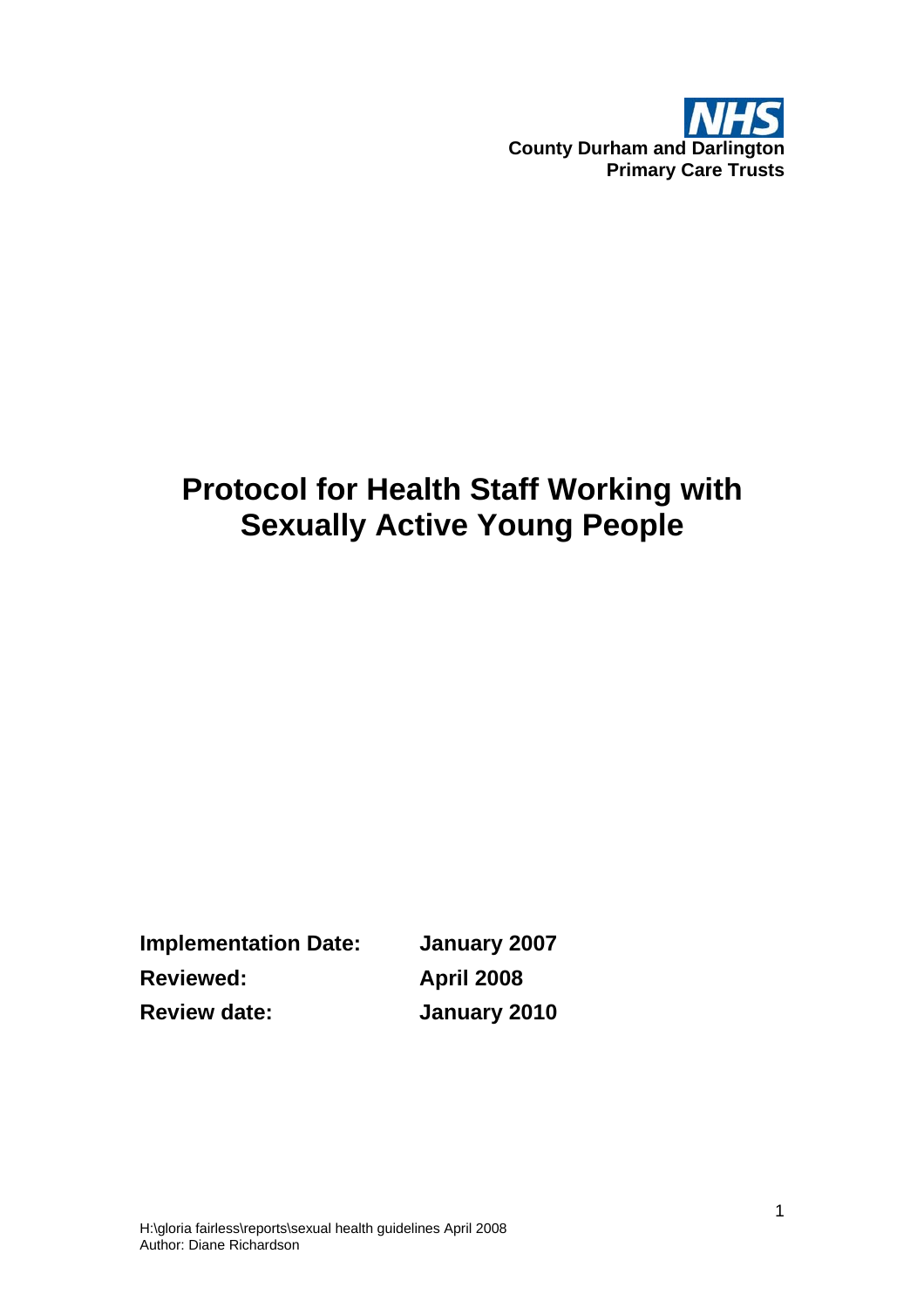### **Acknowledgements**

This protocol has been based on the protocol developed by Lancashire and Cumbria Local Safeguarding Children Boards.

The flow-chart, notes and aide-memoire that built upon these principles were developed by a multi-disciplinary group from across County Durham and Darlington.

Members of the Group:

Diane Richardson, Designated Nurse Child Protection, County Durham and Darlington.

Marie Baister, Senior Nurse Child Protection, Derwentside PCT.

Kaye Bramhald, Sexual Health Outreach Worker, Durham Dales PCT.

Carl Docking, Secretary to Durham LSCB, Durham Children and Young People Services.

Dr Alex Duke, Named GP, Durham and Chester-le-Street PCT.

Maria Lawson, Sexual Health Outreach Worker, Sedgefield PCT.

Dr Jean Mather, Family Planning Consultant, Durham Dales PCT.

Alison Morgan, Sexual Health HIV Trainer, Durham and Chester-le-Street PCT.

Pam Murgatroyd, Contraceptive Advisor, South Durham and Darlington.

Colin Pearson, Strategic Lead, Vulnerability Unit, Durham Constabulary.

Dawn Phillips, Sexual Health and HIV Co-ordinator, Easington PCT.

Jane Scott, Senior Nurse Looked After Children, Durham and Chester-le-Street PCT.

Lucy Scott-Gray, Sexual Health Outreach Worker, Easington PCT.

Rosemary Simpson, School Nurse, Durham and Chester-le-Street PCT.

Maureen Sullivan, Assistant Head of Nursing, Durham and Chester-le-Street PCT.

Susan Thompson, Sexual Health Outreach Worker, Durham and Chester-le-Street PCT.

Gail Thompson, Co Durham Tackling Teenage Pregnancy Co-ordinator.

Donna Thorne, Teenage Pregnancy Co-ordinator, Darlington.

Sue Williams, Contraception Lead, Easington PCT.

Gillian Worland, Senior Nurse Child Protection, Darlington PCT.

This protocol could not have been produced without input from all the above professionals and their time and commitment is appreciated and acknowledged.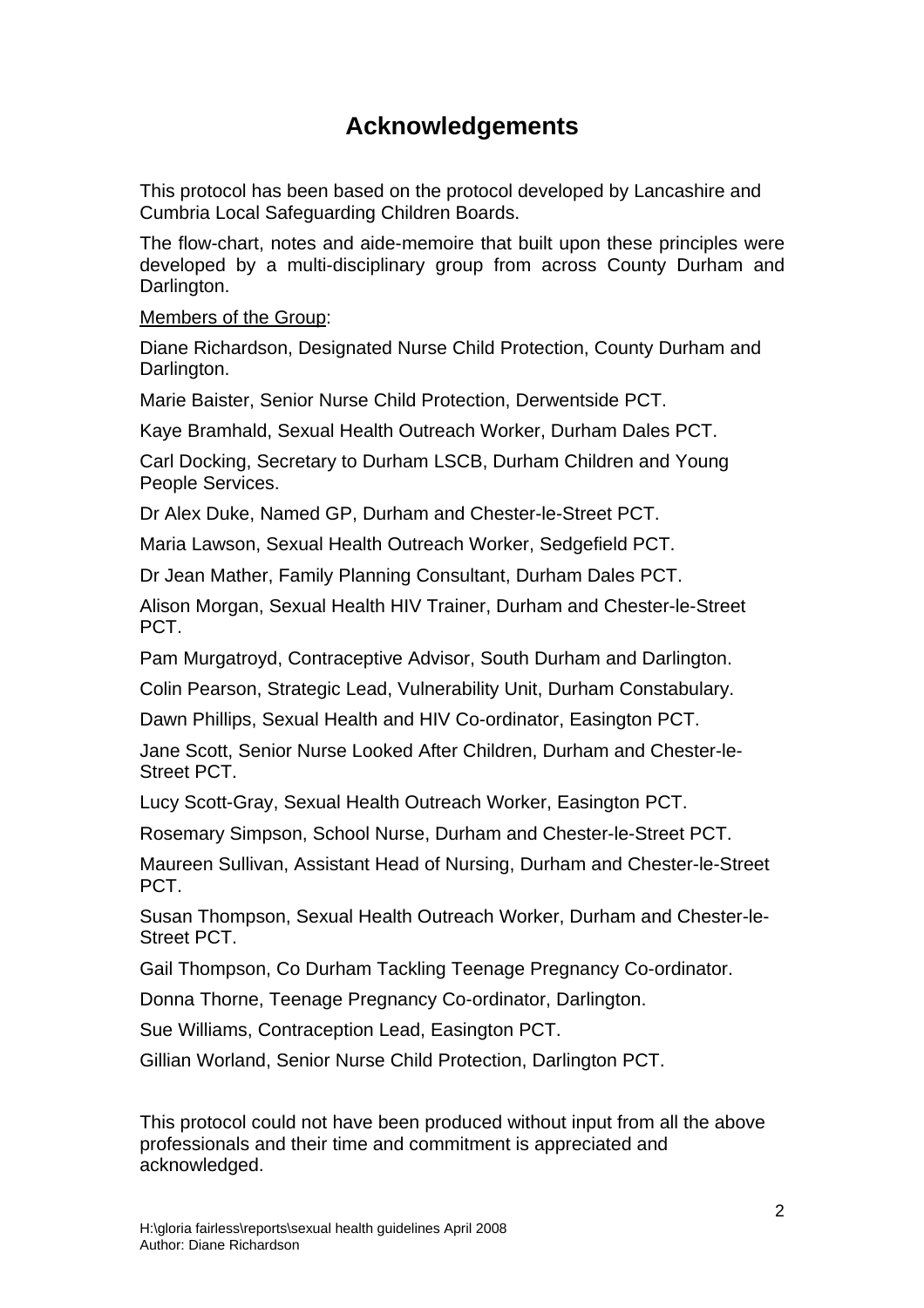### **I N D E X**

| 1.                                                                         |                                               |  |
|----------------------------------------------------------------------------|-----------------------------------------------|--|
| 2.                                                                         |                                               |  |
| 3.                                                                         |                                               |  |
| 4.                                                                         |                                               |  |
| 5.                                                                         |                                               |  |
| 6.                                                                         |                                               |  |
| 7.                                                                         |                                               |  |
| 8.                                                                         |                                               |  |
| 9.                                                                         | Sharing Information with Parents and Carers12 |  |
| <b>Appendix 1:</b>                                                         |                                               |  |
|                                                                            |                                               |  |
| <b>Appendix 2:</b>                                                         |                                               |  |
| Sexual Offences Act 2003 - Definitions                                     |                                               |  |
|                                                                            |                                               |  |
|                                                                            |                                               |  |
|                                                                            |                                               |  |
|                                                                            |                                               |  |
| <b>Appendix 3:</b>                                                         |                                               |  |
| <b>Best Practice Guidance for Doctors and Other Health Professionals16</b> |                                               |  |
|                                                                            |                                               |  |
|                                                                            |                                               |  |
|                                                                            |                                               |  |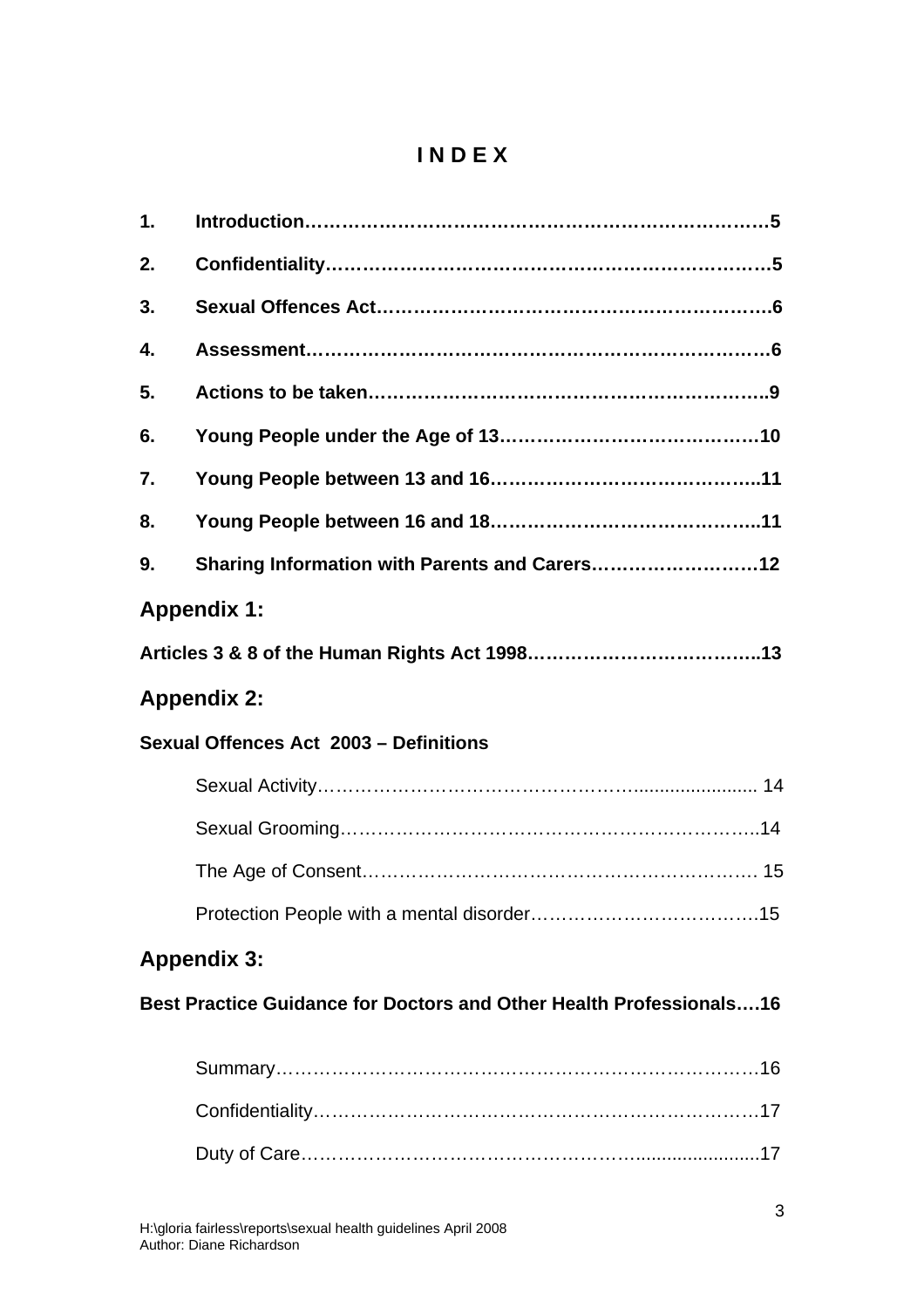| Good Practice in providing contraception and sexual health           |  |  |
|----------------------------------------------------------------------|--|--|
|                                                                      |  |  |
| <b>Appendix 4:</b>                                                   |  |  |
| Guidance notes to accompany the flow chart for professionals working |  |  |
|                                                                      |  |  |
|                                                                      |  |  |
| 25                                                                   |  |  |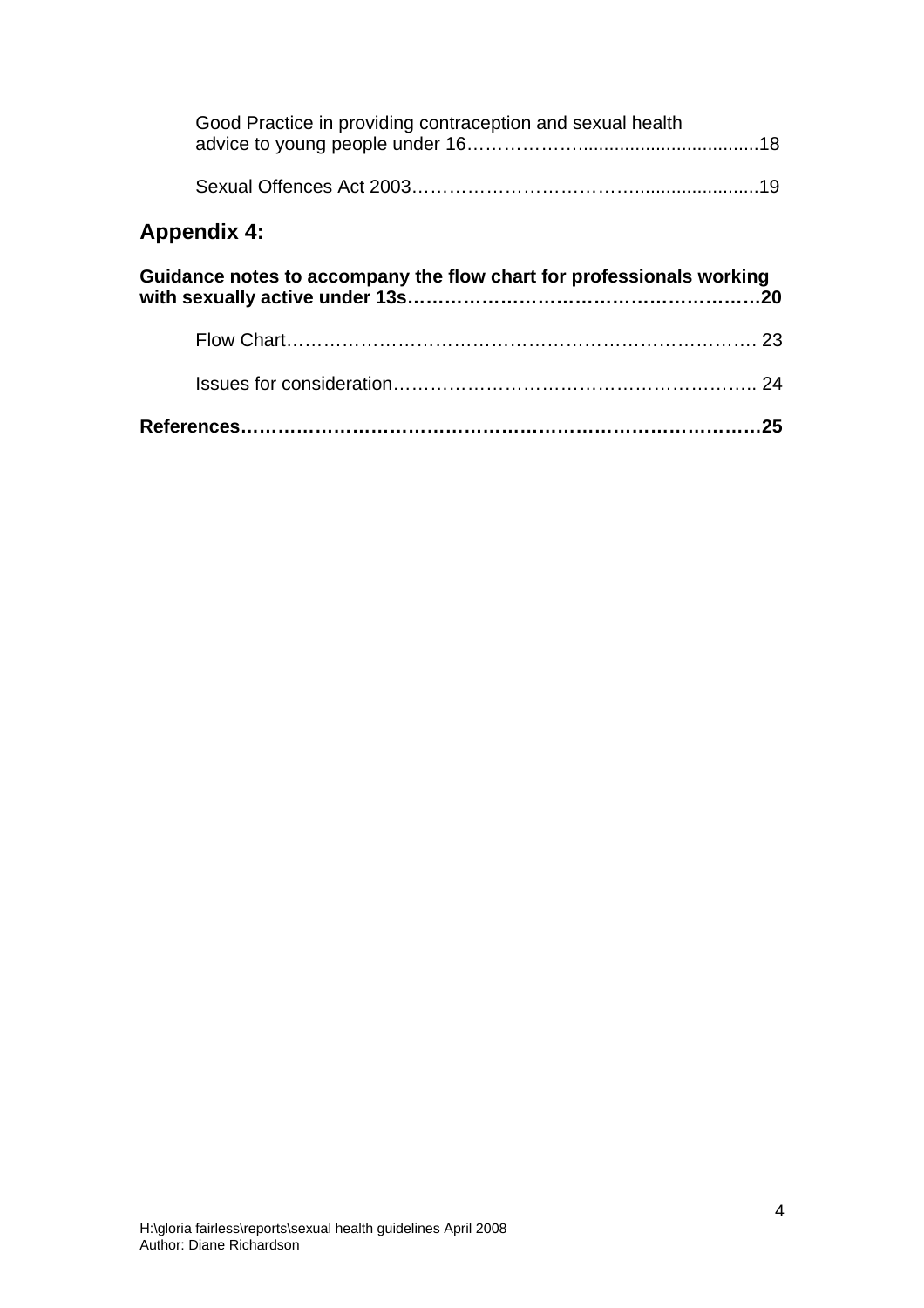#### **1. Introduction**

- 1.1 All health professionals who have contact with children and young people, should use this protocol.
- 1.2 This protocol has been devised with the understanding that most young people under the age of 18 will have an interest in sex and sexual relationships.
- 1.3 It is designed to assist those working with children and young people to identify where these relationships may be abusive, and the children and young people may need the provision of protection or additional services.
- 1.4 It is based on the core principle that the welfare of the child or young person is paramount, and emphasises the need for professionals to work together to accurately assess the risk of significant harm when a child or young person is engaged in sexual activity.
- 1.5 This protocol is written on the understanding that those working with these young people will naturally want to do as much as they can to provide a safe, accessible and confidential service whilst remaining aware of their duty of care to safeguard them and promote their well being.

#### **2. Confidentiality (see appendix 3)**

- 2.1 This protocol has been written with due consideration to the Human Rights Act 1998, in particular Articles 3 and 8 (see Appendix 1) (Grosz, 2005). Thus, there has to be a balance between the young person's entitlement to confidentiality and the sharing of information to protect them, or others, from harm.
- 2.2 Guidance issued by the Department of Health in July 2004 identifies when a young person's right to confidentiality may be overridden:

*'Where a health professional believes that there is a risk to the health, safety or welfare of a young person or others which is so serious as to outweigh the young person's right to privacy, they should follow locally agreed child protection protocols, as outlined in Working Together to Safeguard Children. In these circumstances, the over-riding objective must be to safeguard the young person. If considering any disclosure of information to other agencies, including the police, staff should weigh up against the young person's right to privacy the degree of current or likely harm, what any such disclosure is intended to achieve and what the potential benefits are to the young person's well-being.'* (DoH, 2004)

The guidance goes on to state that any disclosure should be justifiable according to the facts of the case. There needs to be an assessment of the need for disclosure of information which will require consideration of a number of factors (see Assessment section below). Advice should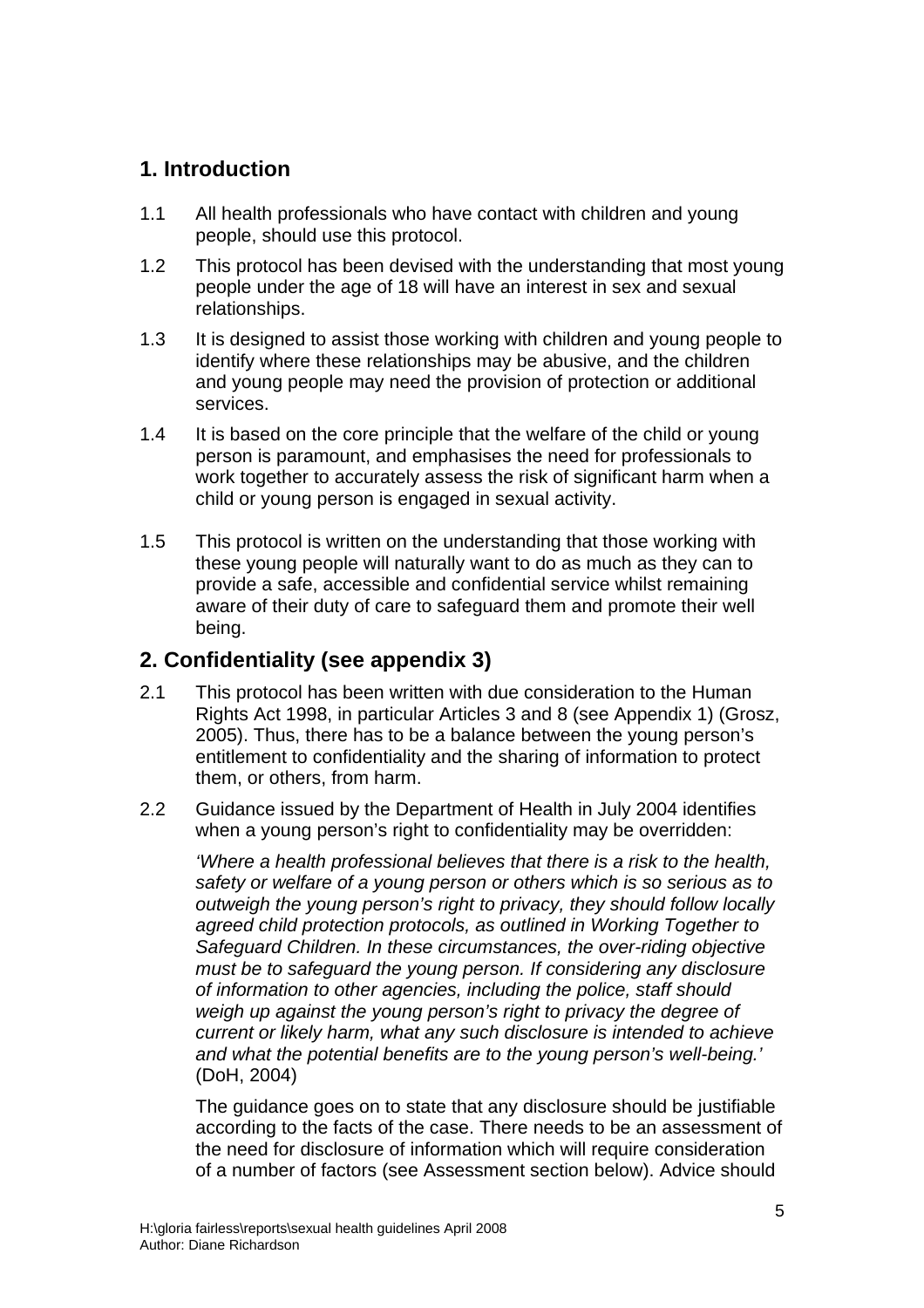be sought from the Trust Caldicott Guardian where there is any uncertainty (see Appendix 3).

Except in the most exceptional of circumstances, disclosure should only take place after consulting the young person and offering to support a voluntary disclosure.

#### **3. Sexual offences act 2003 (see appendices 2 & 3)**

3.1 This protocol takes account of the Home Office Guidance on the Sexual Offences Act which states that,

*'Although the age of consent remains at 16, the law is not intended to prosecute mutually agreed teenage sexual activity between two young people of a similar age, unless it involves abuse or exploitation. Young people, including those under 13, will continue to have the right to confidential advice on contraception, pregnancy and abortion.'* 

3.2 In order to implement this protocol, professionals need to be aware of what is considered as 'Sexual Activity'. The meaning of 'Sexual' is very wide within the Sexual Offences Act 2003. Working Together to Safeguard Children (HM Government, 2006) identifies that sexual activity should concern penetrative sex or other intimate sexual activity. This protocol will consider this as the definition of 'Sexual Activity'.

#### **4. Assessment**

- 4.1 All young people, regardless of gender, or sexual orientation who are believed to be engaged in, or planning to be engaged in, sexual activity must have their needs for health education, support and/or protection assessed by the professional involved. This assessment must be carried out in accordance with information and guidance set out in:
	- **Durham Local safeguarding Children Board Child Protection** Procedures.
	- Darlington Safeguarding Children Board Child Protection Procedures.
	- Department of Health Best practice Guidance for Doctors and other Health Professionals on the provision of Advice and Treatment to Young People Under 16 on Contraception, Sexual, and Reproductive Health (Appendix 3).
	- Working Together to Safeguard Children (HM Government, 2006, paragraph 5.27).
- 4.2 In assessing the nature of any particular behaviour, it is essential to look at the facts of the actual relationship between those involved. Power imbalances are very important and can occur through differences in size, age and development and where gender, sexuality, race and levels of sexual knowledge are used to exert such power (of these, age may be a key indicator e.g. a 15 year old girl and a 25 year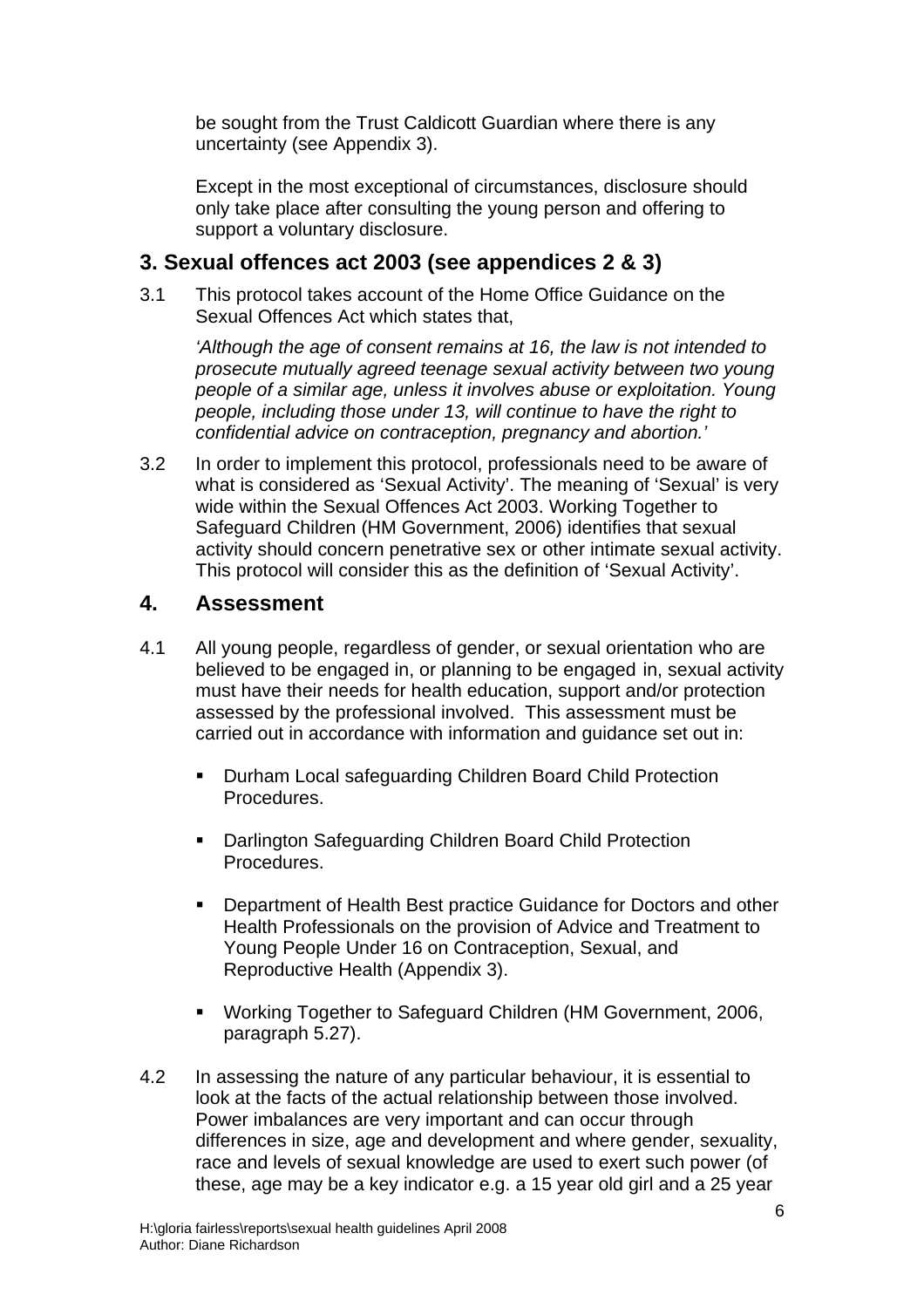old man). There may also be an imbalance of power if the young person's sexual partner is in a position of trust in relation to them e.g. teacher, youth worker, carer etc. In the assessment, workers need to include the use of sex for favours e.g. exchanging sex for clothes, CDs, trainers, alcohol, drugs, cigarettes etc. Young people could also have large amounts of money or other valuables which cannot be accounted for.

- 4.3 If the young person has a learning disability, mental disorder or other communication difficulty, they may not be able to communicate easily to someone that they are, or have been abused, or subjected to abusive behaviour. Staff need to be aware that the Sexual Offences Act recognises the rights of people with a mental disorder to a full life, including a sexual life. However, there is a duty to protect them from abuse and exploitation. The Act includes 3 new categories of offences to provide additional protection (Appendix 2).
- 4.4 In order to determine whether the relationship presents a risk to the young person, the following factors should also be considered. This list is not exhaustive and other factors may be needed to be taken into account:
	- Whether the young person is competent to understand and consent to the sexual activity they are involved in (see Issues for Consideration, Appendix 4).
	- The nature of the relationship between those involved, particularly if there are age or power imbalances as outlined above.
	- Ability to consent: Whether both young people truly understand the activity they are involved in and are able to give informed consent. Compliance is not the same as consent (see Issues for Consideration, Appendix 4).
	- Whether overt aggression, coercion or bribery was involved including misuse of substances/alcohol as a disinhibitor.
	- **Whether the young person's own behaviour, for example through** misuse of substances, including alcohol, places them in a position where they are unable to make an informed choice about the activity.
	- Each partner's perception of the activity: if the young person perceives the activity as abusive, it should be considered as such.
	- What is known about the young person's living circumstances or background: e.g. living away from home, access to an appropriate adult carer.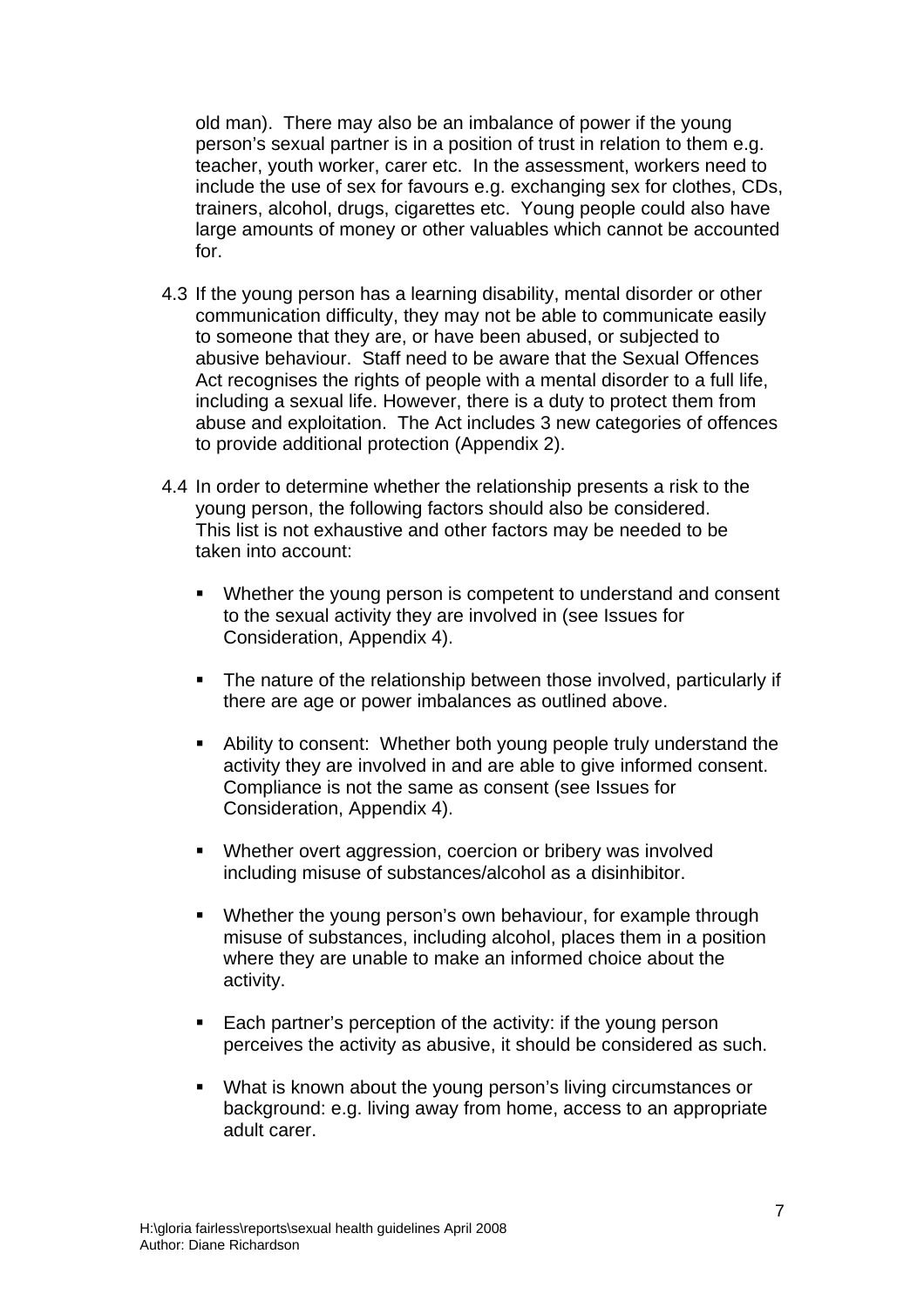- Any attempts to secure secrecy by the sexual partner beyond what would be considered usual in a teenage relationship.
- Whether the sexual partner is known by the agency as having other concerning relationships with similar young people.
- Whether, if accompanied by an adult, that relationship gives any cause for concern.
- Whether the young person denies, minimises or accepts concerns.
- Whether methods used to secure compliance and / or secrecy by the sexual partner are consistent with behaviours considered to be 'grooming' (Appendix 2).
- Whether sex has been used to gain favours (e.g. swap sex for cigarettes, clothes, CDs, trainers, alcohol, drugs etc).
- Whether the young person has a lot of money or other valuable things which cannot be accounted for.
- 4.5 It is considered good practice for workers to follow the Fraser guidelines when discussing personal or sexual matters with a young person under 16. The Fraser guidelines give guidance on providing advice and treatment to young people less than 16 years of age. These hold that sexual health services can be offered without parental consent providing that:
	- **The young person understands the advice that is being given.**
	- The young person cannot be persuaded to inform or seek support from their parents, and will not allow the worker to inform the parents that contraceptive/protection, e.g. condom advice, is being given.
	- The young person is likely to begin or continue to have sexual intercourse without contraception or protection by a barrier method.
	- **The young person's physical or mental health is likely to suffer** unless they receive contraceptive advice or treatment.
	- It is in the young person's best interest to receive contraceptive  $/$ safe sex advice and treatment without parental consent.

#### **5. Actions to be taken**

5.1 In working with young people, it must always be made clear to them that absolute confidentiality cannot be guaranteed, and that there will be some circumstances where the needs of the young person can only be safeguarded by sharing information with others. This discussion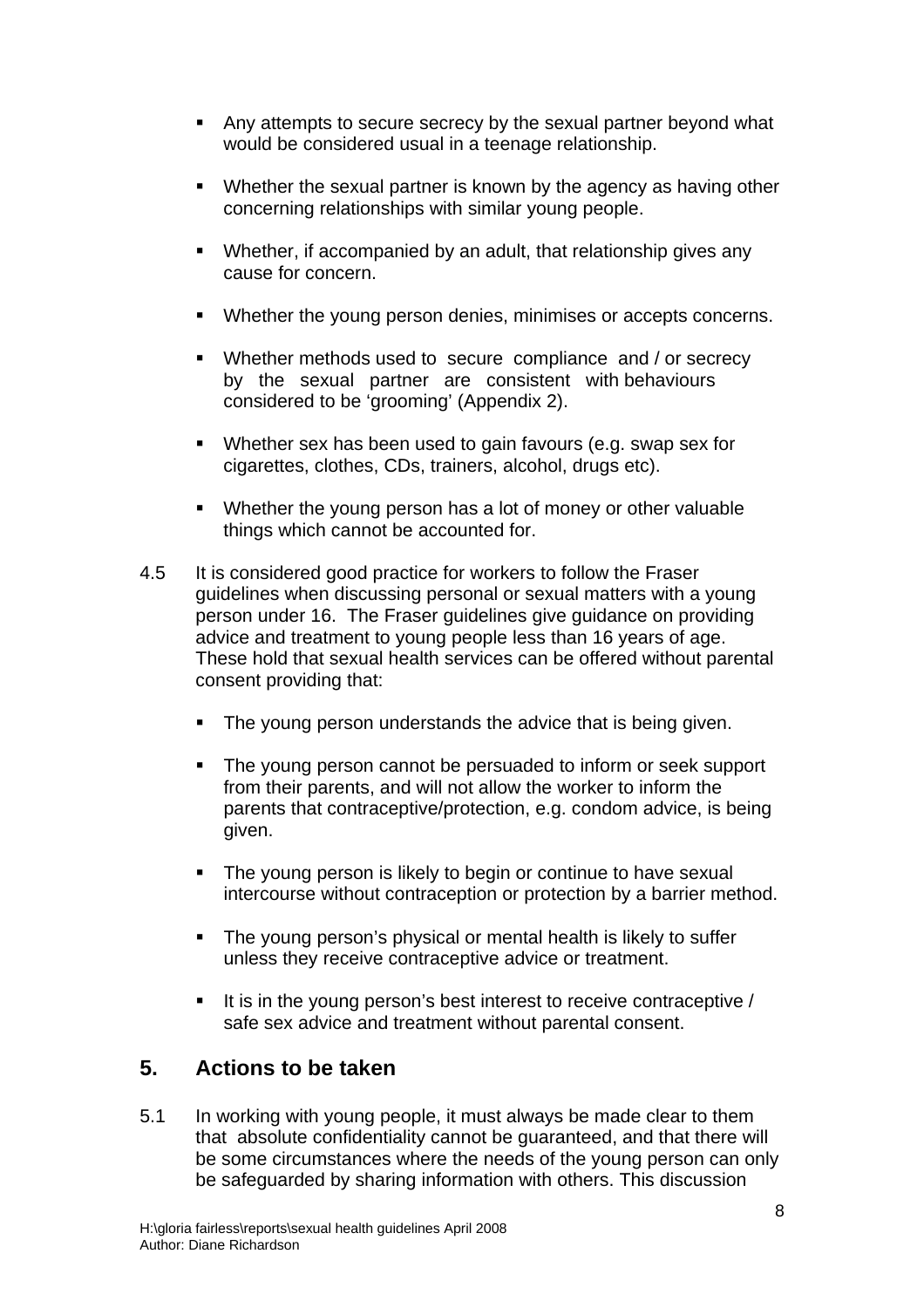with the young person may prove useful as a means of emphasising the gravity of some situations.

- 5.2 On each occasion that the young person is seen by a health professional, consideration should be given as to whether their circumstances have changed or further information has been given which may lead to the need for referral or re-referral.
- 5.3 In some cases urgent action may need to be taken to safeguard the welfare of a young person. In these circumstances there will need to be a process of information sharing and discussion in order to formulate an appropriate plan. There should be time for reasoned consideration to define the best way forward. Anyone concerned about the sexual activity of a young person should initially discuss this with the Senior Nurse/Named Nurse for child protection. There may then be a need for further consultation with /referral to the Team Leader, Initial Assessment Team, Children and Young People's Services (Durham)/ Team Leader, Duty Team, Children's Services (Darlington). All discussions should be recorded, giving reasons for action taken and who was consulted/ informed.
- 5.4 It is important that all decision making is undertaken with full professional consultation, never by one person alone. The young person should be informed of actions that are being taken, unless to do so would place them or other young people at risk of harm.
- 5.5 If you have concerns that the young person may be at risk of sexual exploitation through prostitution, please refer to Children and Young People's Services / Children's Services in line with NHS Safeguarding Children Procedures. **If the situation is an emergency, the local police should be contacted immediately.**
- 5.6 When a referral is received by Children and Young People's Services/ Children's Services, an enquiry to the Child Protection Register will be made, followed by a strategy discussion with partner agencies include the Police. This discussion should be informed by the assessment undertaken using this protocol and, in the majority of cases, may be largely for the purposes of consultation and information sharing.
- 5.7 In many cases, it will not be in the best interests of the young person for criminal or civil proceedings to be instigated. However, Police and Children and Young People's Services/ Children's Services and other agencies may hold vital information that will assist in any clear assessment of risk.
- 5.8 Following any referral to Children and Young People's Services/ Children's Services, and after a strategy discussion with the Police and/or any other agencies there may be one of these responses:
	- No further action deemed necessary.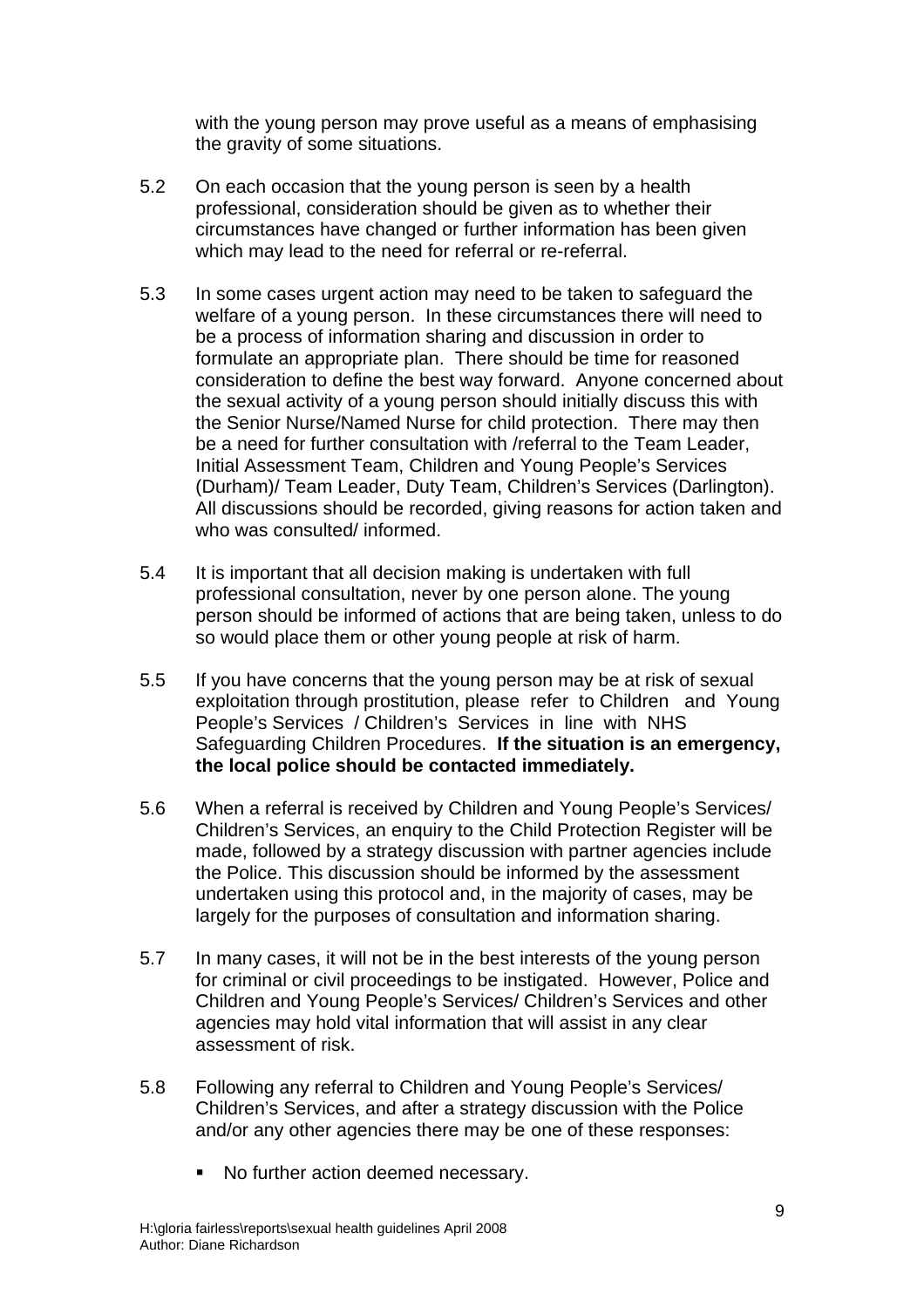- An initial assessment undertaken which may identify the young person as a child in need and additional services will be provided.
- An initial assessment undertaken which may identify the young person as a child at risk of significant harm and in need of child protection intervention.

The outcome of the referral will be formally fed back to the referring agency within 48 hours.

During this process agencies must continue to offer the service and support to the young person.

- 5.9 Any girl, either under or over the age of 13, who is pregnant, must be offered support and guidance by the relevant services. These services will also be part of the assessment of the girl's circumstances.
- **6. Young people under the age of 13** (see flow chart appendix 4)
- 6.1 Working Together (2006) states:

*'A child under 13 is not legally capable of consenting to sexual activity. Any offence under the Sexual Offences Act 2003 involving a child under 13 is very serious and should be taken to indicate a risk of significant harm to the child'.* 

Cases involving sexually active under 13s should always be discussed with a Named Nurse Child Protection / Senior Nurse Child Protection. *'Under the Sexual Offences Act, penetrative sex with a child under 13 is classed as rape. Where the allegation concerns penetrative sex or other intimate sexual activity occurs there would always be reasonable cause to suspect that a child, whether a girl or a boy, is suffering or is likely to suffer significant harm. There should be a presumption that the case will be reported to Children and Young People's Services/Children's Services and a Strategy Meeting convened. … All cases involving under 13's should be fully documented including detailed reasons where a decision is taken not to share information'.*  (HM Government, 2006, paragraph 5.25.)

- 6.2 It has been agreed by both Durham Local Safeguarding Children Board and Darlington Safeguarding Children Board that all young people under 13 who are sexually active will be referred to Children and Young People's Services/ Children's Services and a Strategy Meeting will be held which will include the professional who has made the referral.
- 6.3 Therefore, in all cases where the sexually active young person is under the age of 13, a full assessment must be undertaken and a referral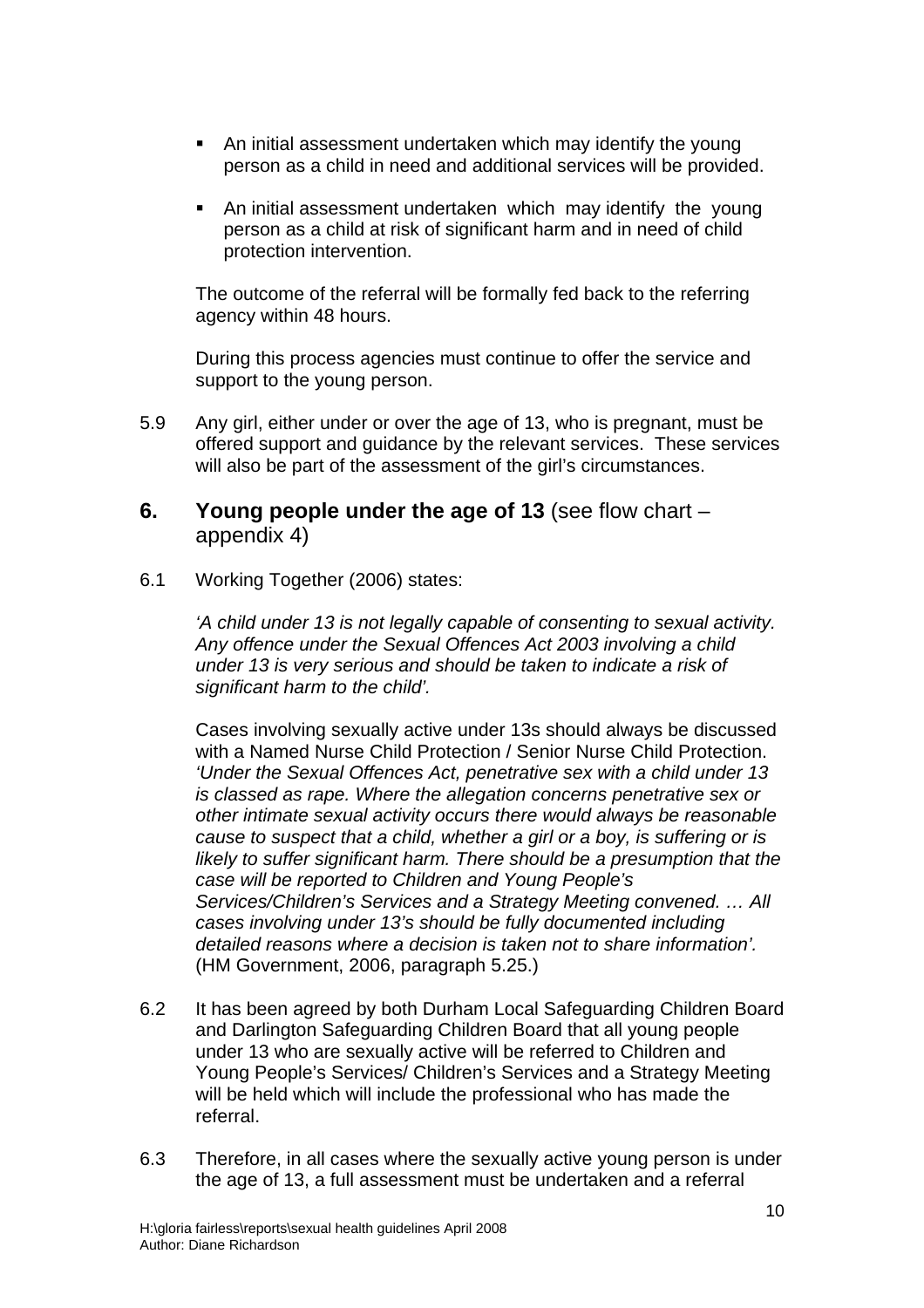made to the Children's Services/Children and Young People's Services. The referral will need to identify the young person, as well as their sexual partner if details are known.

6.4 When a girl under 13 is found to be pregnant, a referral to the Children's Services / Children and Young People's Services must be made and they will hold a strategy discussion with the police and other agencies. At this stage a multi-agency support package should be formulated.

#### **7. Young people between 13 and 16**

- 7.1 The Sexual Offences Act 2003 reinforces that, whilst mutually agreed, non-exploitative sexual activity between teenagers does take place and that often no harm comes from it, the age of consent still remains at 16. This acknowledges that this group of young people is still vulnerable, even when they do not view themselves as such.
- 7.2 Sexually active young people in this age group will still require their needs to be assessed using this protocol. Discussion with Children and Young People's Services/Children's Services will depend on the level of risk/need assessed by those working with the young person.
- **7.3 This difference in procedure reflects the position that, whilst sexual activity under 16 remains illegal, young people under the age of 13 are not capable in law to give consent to such sexual activity.**

#### **8. Young people between 16 and 18**

8.1 Although sexual activity in itself is not an offence over the age of 16, young people under the age of 18 are still offered the protection of Child Protection Procedures under the Children Act 1989. Consideration still needs to be given to issues of sexual exploitation through prostitution and abuse of power in circumstances outlined above. Young people, of course, can still be subject to offences of rape and assault and the circumstances of an incident may need to be explored with a young person. Young people over the age of 16 and under the age of 18 are not deemed able to give consent if the sexual activity is with an adult in a position of trust or a family member as defined by the Sexual Offences Act 2003.

#### **9. Sharing information with parents and carers**

9.1 Decisions to share information with parents and carers will be taken using professional judgement, consideration of Fraser guidelines and in consultation with the Child Protection Procedures. Decisions will be based on the child's age, maturity and ability to appreciate what is involved in terms of the implications and risks to themselves. This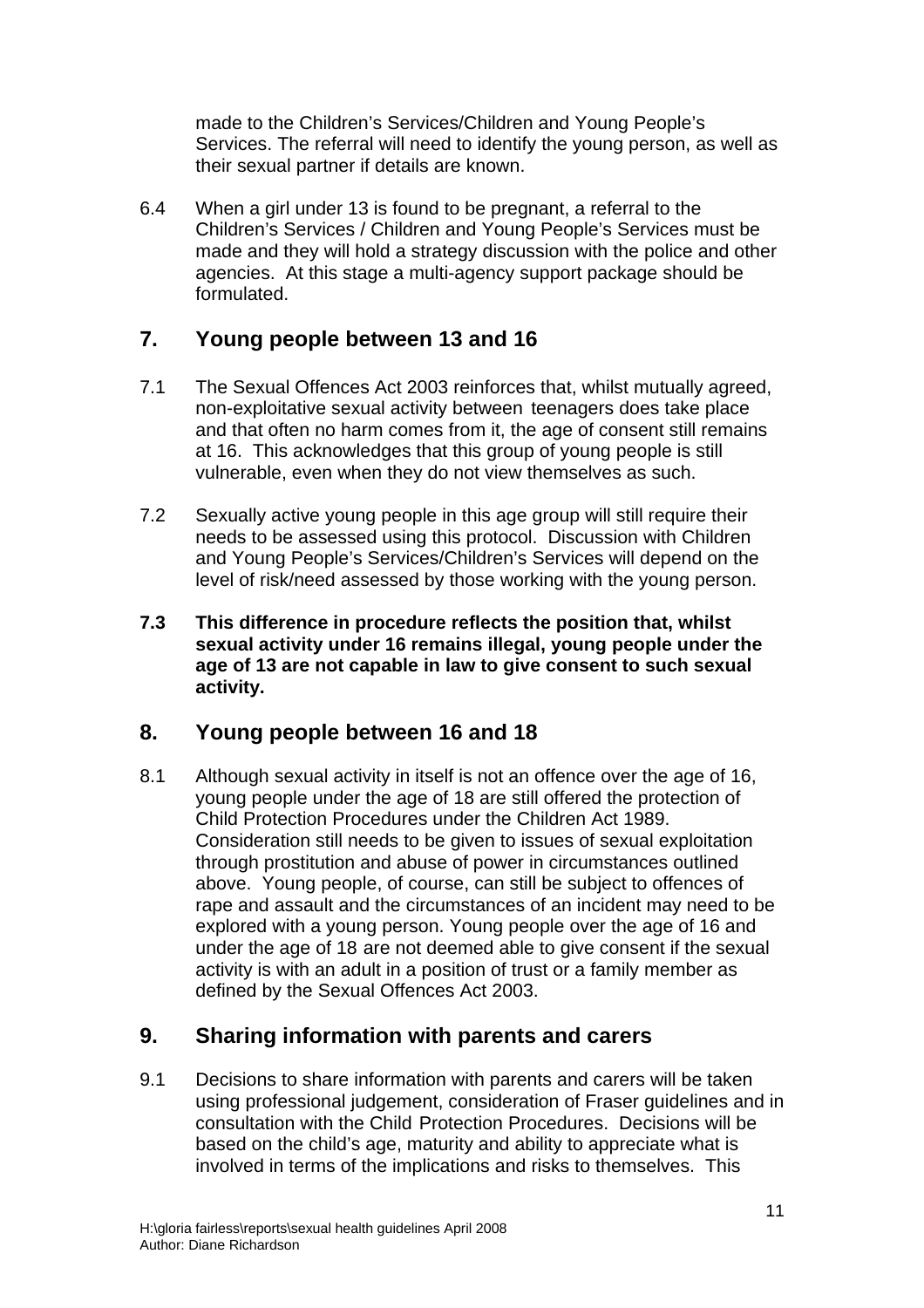should be coupled with the parents' and carers' ability and commitment to protect the young person. All decisions and discussions must be clearly documented. Given the responsibility that parents have for the conduct and welfare of their children, professionals should encourage the young person, at all points, to share information with their parents and carers wherever safe to do so.

#### **10. Review of protocol**

It is intended that this protocol will be reviewed 12 months after adoption or following changes in legislation and/or a change in national guidance.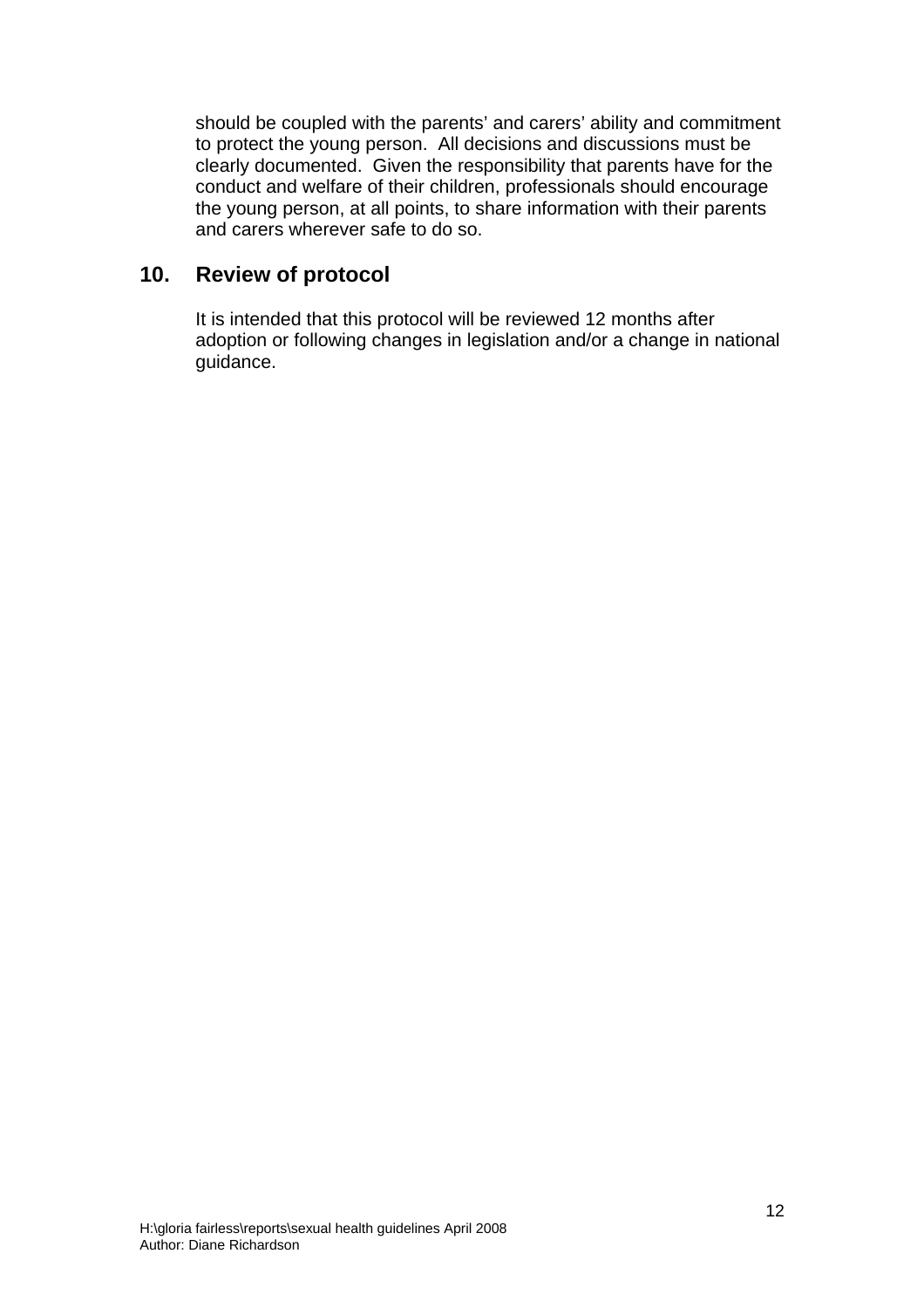## **Appendix 1**

### **Articles 3 and 8 of the Human Rights Act 1998**

#### **Article 3 provides:**

'No-one shall be subjected to torture or inhuman or degrading treatment or punishment'

#### **Article 8 provides:**

'1. Everyone has the right to respect for his private and family life, his home and his correspondence.'

'2. There shall be no interference by a public authority with the exercise of this right except such as is in accordance with the law and is necessary in a democratic society in the interests of national security, public safety or the economic well-being of the country, for the prevention of disorder or crime, for the protection of health or morals, or for the protection of the rights and freedom of others.'

Article 8 is not an absolute right and is permissible if it falls within Article 8(2).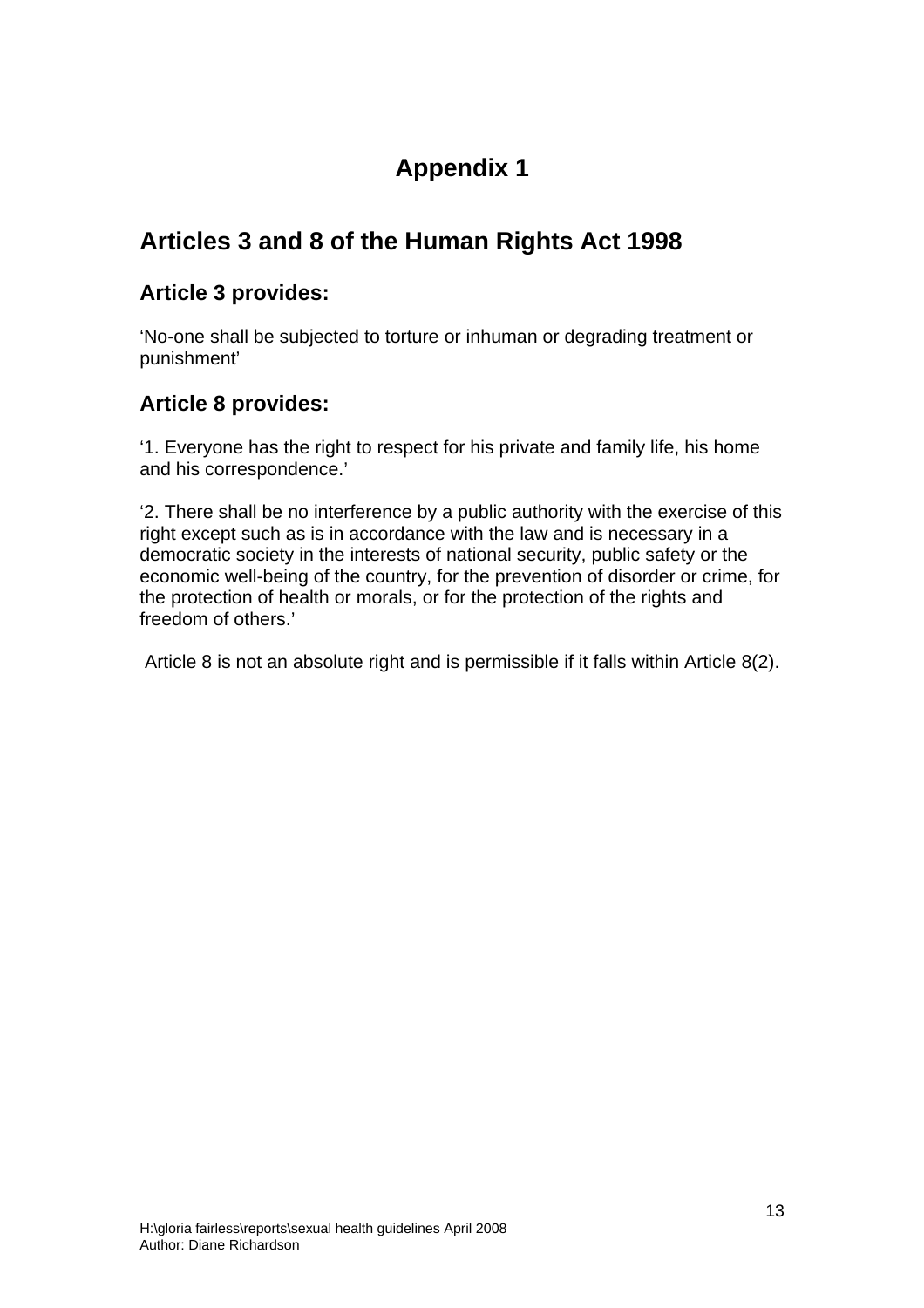### **Appendix 2**

### **The Sexual Offences Act 2003 - Definitions**

#### **Sexual activity**

Sexual Activity defined by the Sexual Offences Act 2003 is:

Any activity for the purposes of the Act – penetration, touching or any other activity if sexual, **if a reasonable person would consider** that:

a) Whatever it's circumstances or any person's purpose in relation to it, it is because of it's nature sexual;

or

b) Because of it's nature it may be sexual and because of it's circumstances or the purpose of any person in relation to it (or both) it is sexual.

### **Sexual grooming**

Section 15 of the Sexual Offences Act 2003 makes it an offence for a person (A) aged 18 or over to meet intentionally, or to travel with the intention of meeting a child under 16 in any part of the world, if he has met or communicated with that child on at least two earlier occasions, and intents to commit a "relevant offence" against that child either at the time of the meeting or on a subsequent occasion. An offence is not committed if (A) reasonably believes the child to be 16 or over.

The section is intended to cover situations where an adult (A) establishes contact with a child through for example, meeting, conversations or communications on the internet and gains the child's trust and confidence so that he can arrange to meet the child for the purpose of committing a "relevant offence" against the child.

The course of conduct prior to the meeting that triggers the offence may have an explicitly sexual content, such as (A) entering into conversations with the child about sexual acts he wants to engage him/her in when they meet, or sending images of adult pornography. However, the prior meetings or communication need not have an explicitly sexual content and could for example simply be (A) giving swimming lessons or meeting him/her incidentally through a friend.

The offence will be complete when, following the earlier communications, (A) meets the child or travels to meet the child with the intent to commit a relevant offence against the child. The intended offence does not have to take place.

The evidence of (A's) intent to commit an offence may be drawn from the communications between (A) and the child before the meeting or may be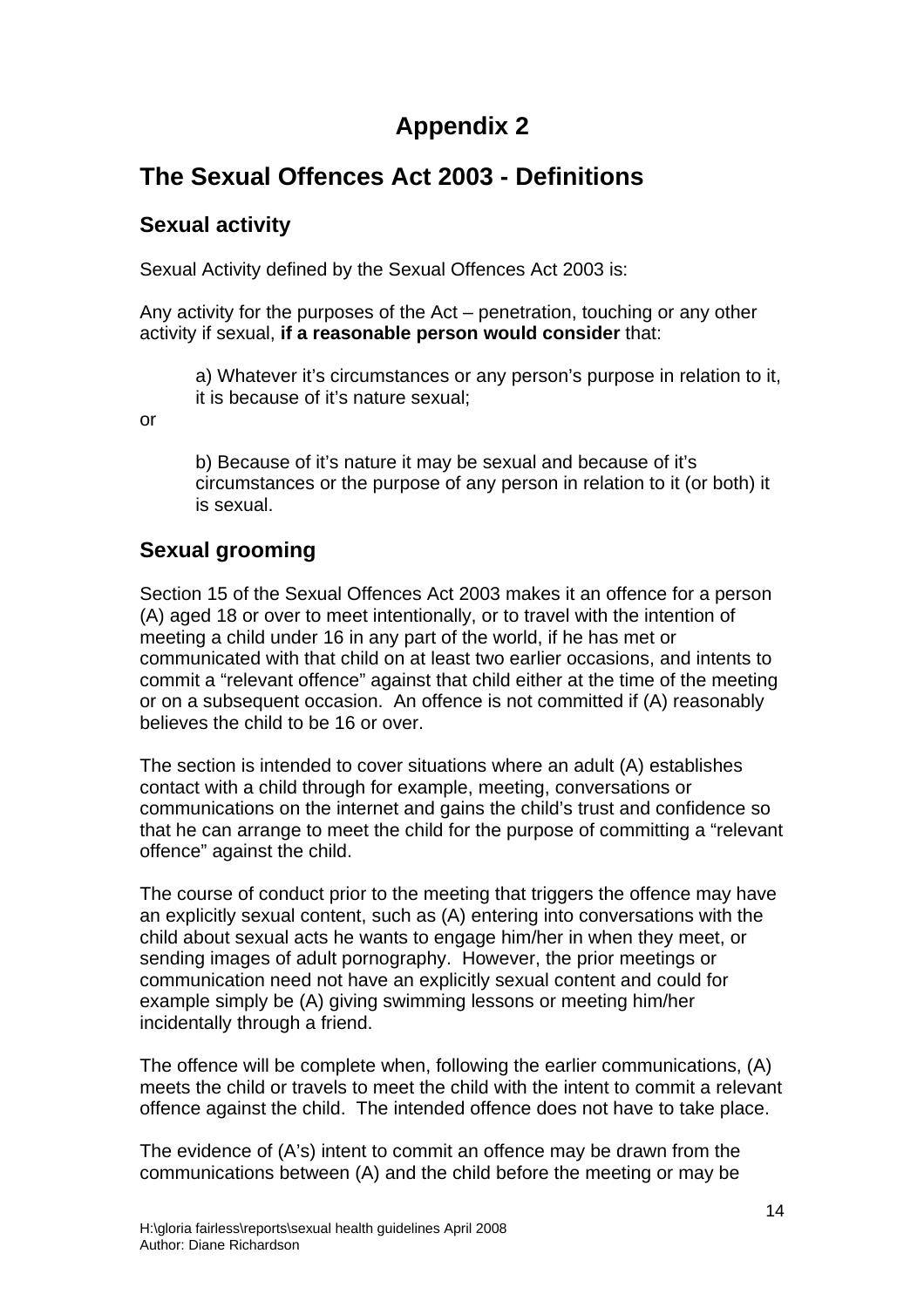drawn from other circumstances, for example if (A) travels to the meeting with ropes, condoms and lubricants.

Subsection (2) (a) provides that (A's) previous meetings or communications with the child can have taken place in or across any part of the world. This would cover for example (A) emailing the child from abroad (A) and the child speaking on the telephone abroad, or (A) meeting the child abroad. The travel to the meeting itself must at least partly take place in England or Wales or Northern Ireland.

### **The age of consent**

The legal age for young people to consent to have sex is still 16, whether they are straight, gay or bisexual. The aim of the law is to protect the rights and interests of young people, and make it easier to prosecute people who pressure or force others into having sex they don't want.

**For the purposes of the under 13 offences, whether the child consented to the relevant risk is irrelevant. A child under 13 does not, under any circumstances, have the legal capacity to consent to any form of sexual activity.** 

#### **Protecting people with a mental disorder**

The act has created three new categories of offences to provide additional protection with a mental disorder.

- The Act covers offences committed against those who, because of a profound mental disorder, lack the capacity to consent to sexual activity.
- The Act covers offences where a person with a mental disorder is induced, threatened or deceived into sexual activity.
- The Act makes it an offence for people providing care, assistance or services to someone in connection with a mental disorder to engage in sexual activity with that person.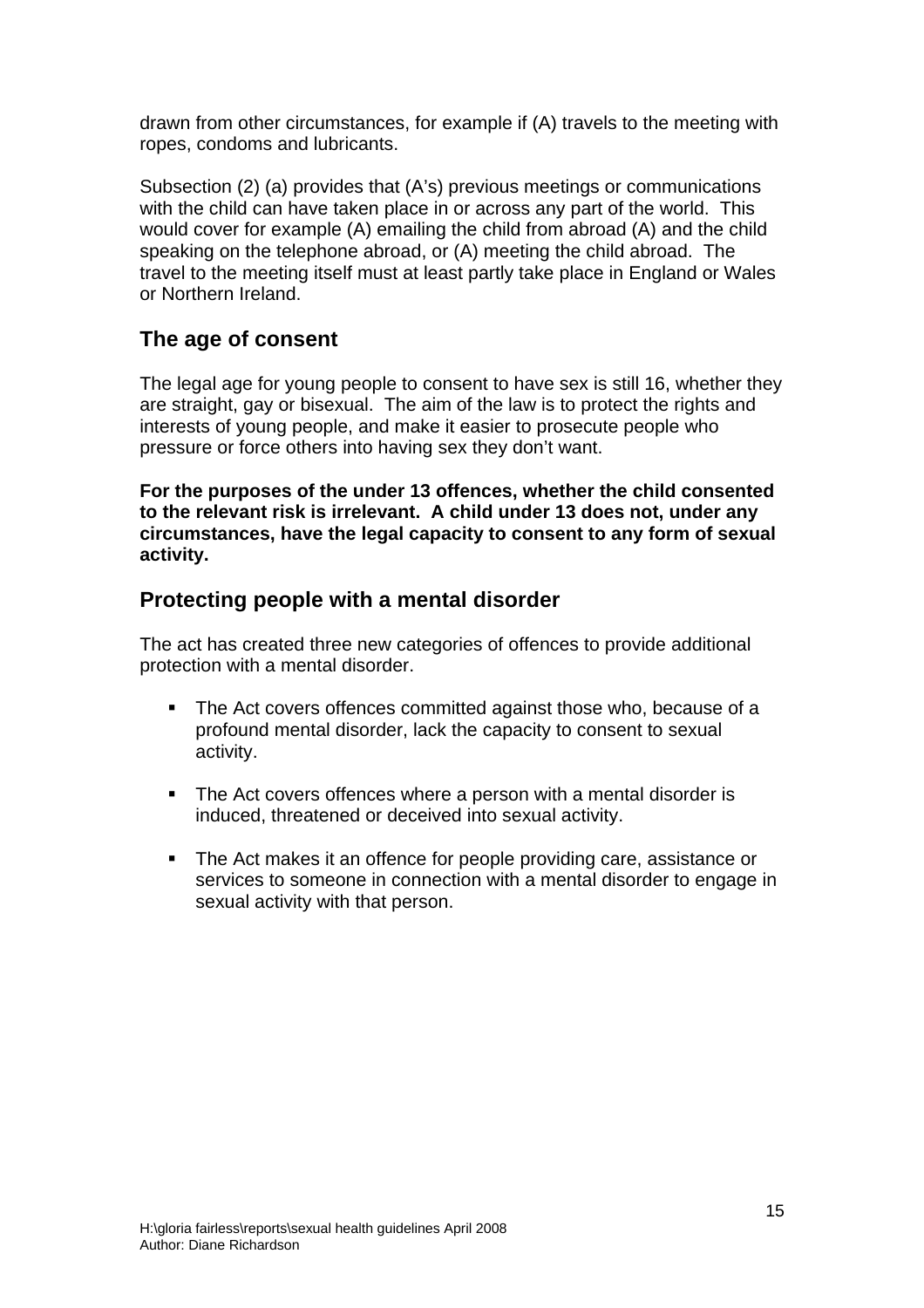## **Appendix 3**

### **Best Practice Guidance For Doctors And Other Health Professionals**

#### **Summary**

This revised guidance replaces HC (86)1/HC (FP) (86) 1/LAC (86)3 which is now cancelled.

Doctors and health professionals have a duty of care and a duty of confidentiality to all patients, including under 16s.

This Guidance applies to the provision of advice and treatment on contraception, sexual and reproductive health, including abortion. Research has shown that more than a quarter of young people are sexually active before they reach 16 (Wellings et al, 2001).

Young people under 16 are the group least likely to use contraception and concern about confidentiality remains the biggest deterrent to seeking advice. Publicity about the right to confidentiality is an essential element of an effective contraception and sexual health service.

The Government's ten year Teenage Pregnancy Strategy, launched in 1999, set a goal to halve the under 18 conception rate by 2010. This is a Department for Education and Skills Public Service Agreement jointly held with the Department of Health. Progress towards meeting local under 18 conception rate reduction targets is one of the NHS Performance Indicators for Primary Care Trusts (PCT).

The contribution of PCTs to improving young people's access to contraceptive and sexual health advice is a key element of all local Teenage Pregnancy Strategies, linked to implementation of the Sexual Health and HIV Strategy, and is performance managed by Strategic Health Authorities.

The Sexual Offences Act 2003 does not affect the duty of care and confidentiality of health professionals to young people under 16.

**PCT commissioners and clinical governance leads should bring the Best Practice Guidance to the attention of all health professionals responsible for the care of young people in any setting.** 

**All services providing contraceptive advice and treatment to young people should:**

**Produce an explicit confidentiality policy making clear that under 16s** have the same right to confidentiality as adults.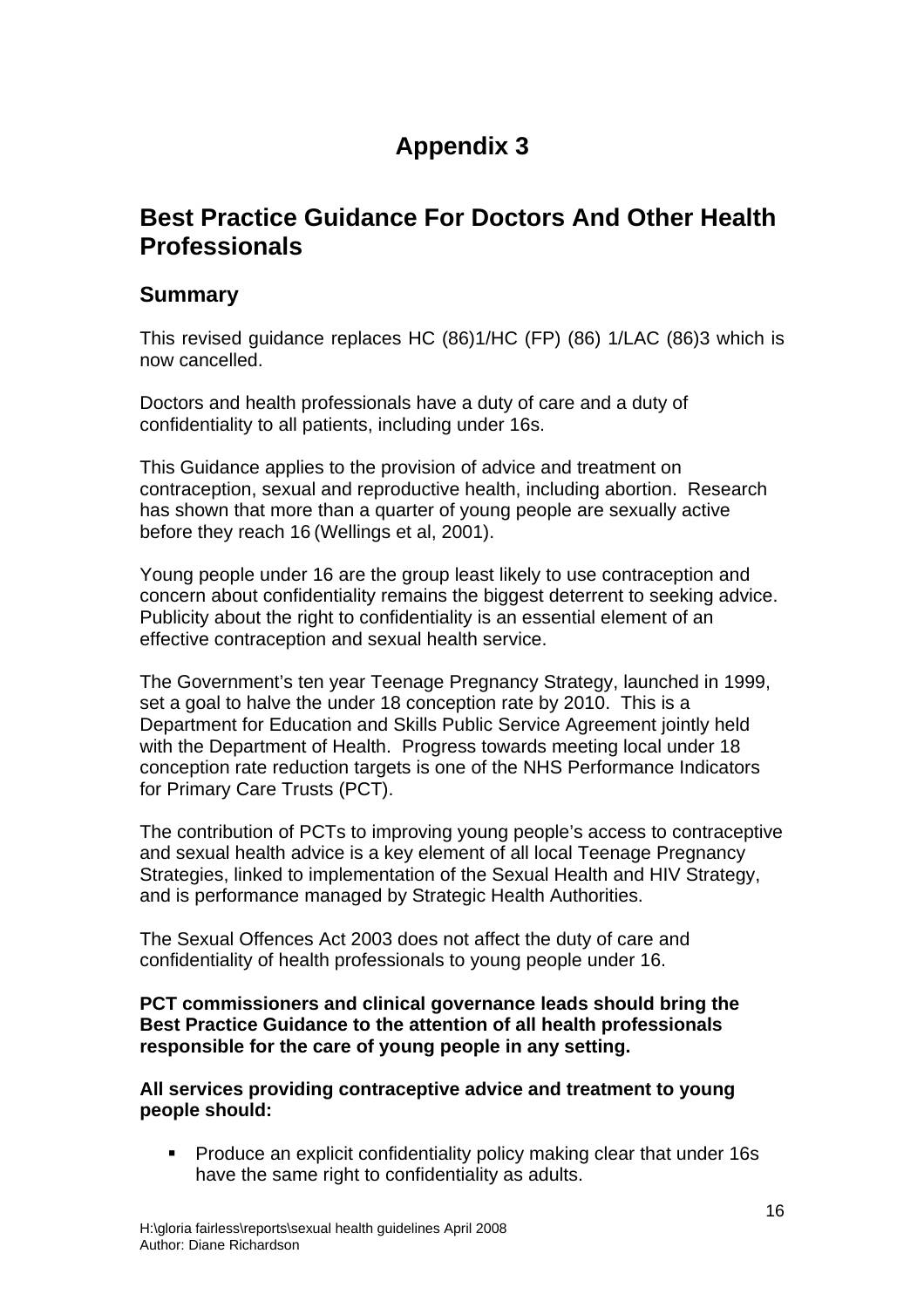- Prominently advertise services as confidential for young people under 16, within the service and in community settings where young people meet.
- Health professionals who do not offer contraceptive services to under 16s should ensure that arrangements are in place for them to be seen urgently elsewhere.
- Directors of Children's Services should ensure that social care professionals working with young people are aware of this guidance and the Teenage Pregnancy Unit guidance – *'Enabling young people to access contraception and sexual health information and advice: the legal and policy framework for social workers, foster carers and other social care practitioners'.*

#### **Confidentiality**

The duty of confidentiality owed to a person under 16, in any setting, is the same as that owed to any other person. This is enshrined in professional codes.

All services providing advice and treatment on contraception, sexual and reproductive health should produce an explicit confidentiality policy which reflects this guidance and makes clear that young people under 16 have the same right to confidentiality as adults.

Confidentiality policies should be prominently advertised, in partnership with health, education, youth and community services. Designated staff should be trained to answer questions. Local arrangements should provide for people whose preferred language is not English or who have communication difficulties.

Employers have a duty to ensure that all staff maintain confidentiality, including the patient's registration and attendance at a service. They should also organise effective training which will help fulfil information governance requirements.

Deliberate breaches of confidentiality, other than as described below, should be serious disciplinary matters. Anyone discovering such breaches of confidentiality, however minor, including an inadvertent act, should directly inform a senior member of staff (e.g. the Caldicott Guardian) who should take appropriate action.

#### **Duty of Care**

Doctors and other health professionals also have a duty of care, regardless of patient age.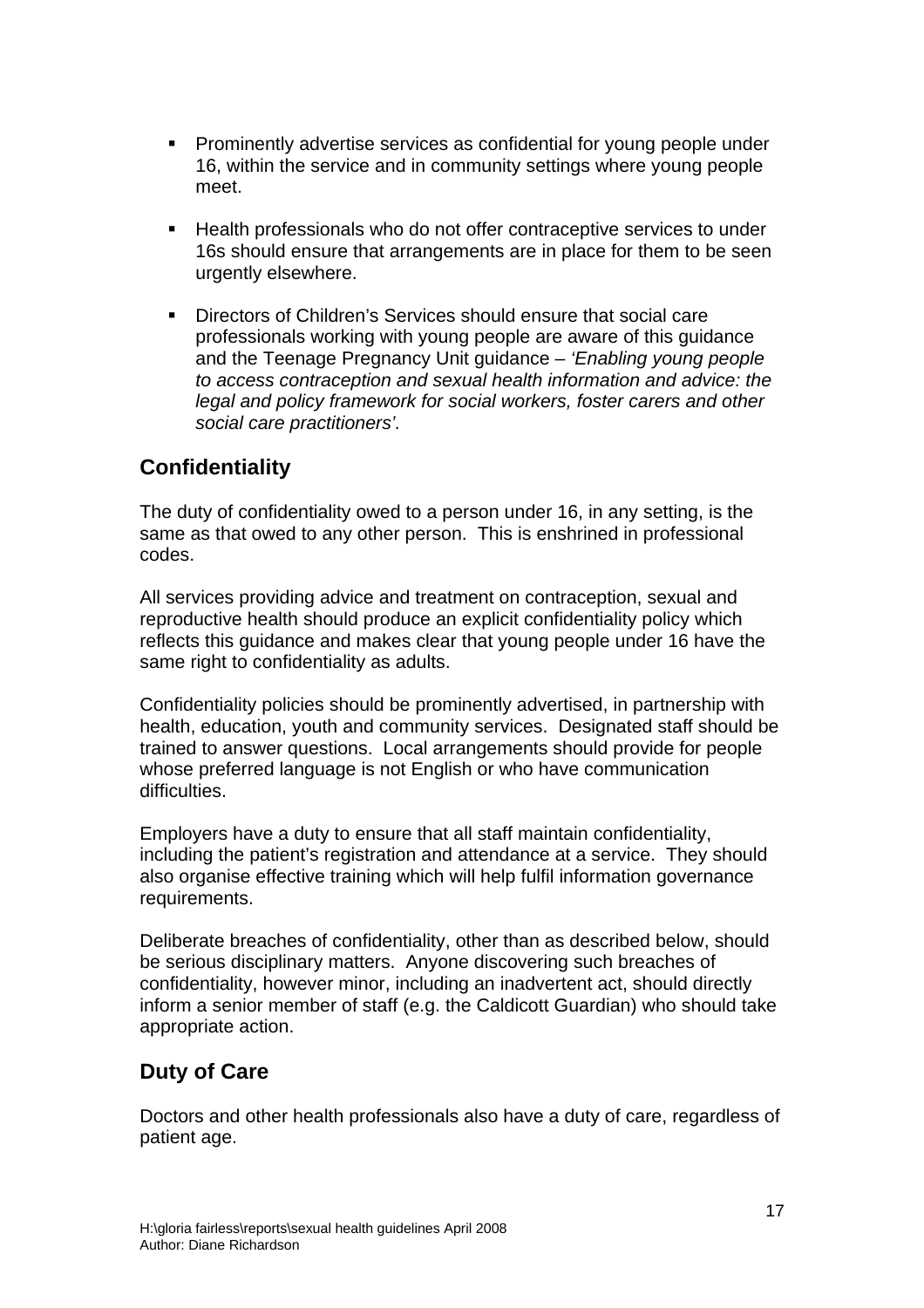A doctor or health professional is able to provide contraception, sexual and reproductive health advice and treatment, without parental knowledge or consent, to a young person aged under 16, provided that:

- She/he understands the advice provided and its implications.
- **Her/his physical or mental health would otherwise be likely to suffer** and so provision of advice or treatment is in their best interest.

However, even if a decision is taken not to provide treatment, the duty of confidentiality applies, unless there are exceptional circumstances as referred to above.

The personal beliefs of a practitioner should not prejudice the care offered to a young person. Any health professional who is not prepared to offer a confidential contraceptive service to young people must make alternative arrangements for them.

#### **Good practice in providing contraception and sexual health advice to young people under 16**

It is considered good practice for doctors and other health professionals to consider the following issues when providing advice or treatment to young people under 16 on contraception, sexual and reproductive health.

If a request for contraception is made, doctors and other health professionals should establish rapport and give a young person support and time to make an informed choice by discussing:

- The emotional and physical implications of sexual activity, including the risks of pregnancy and sexually transmitted infections.
- Whether the relationship is mutually agreed and whether there may be coercion or abuse.
- The benefits of informing their GP and the case for discussion with a parent or carer. Any refusal should be respected. In the case of abortion, where the young woman is competent to consent but cannot be persuaded to involve a parent, every effort should be made to help them find another adult to provide support, for example another family member or specialist youth worker.
- **Any additional counselling or support needs.**

Additionally, it is considered good practice for doctors and other health professionals to follow the criteria outlined by Lord Fraser in 1985, in the House of Lords' ruling in the case of Victoria Gillick V West Norfolk and Wisbech Health Authority and Department of Health and Social Security. These were commonly known as the Fraser Guidelines: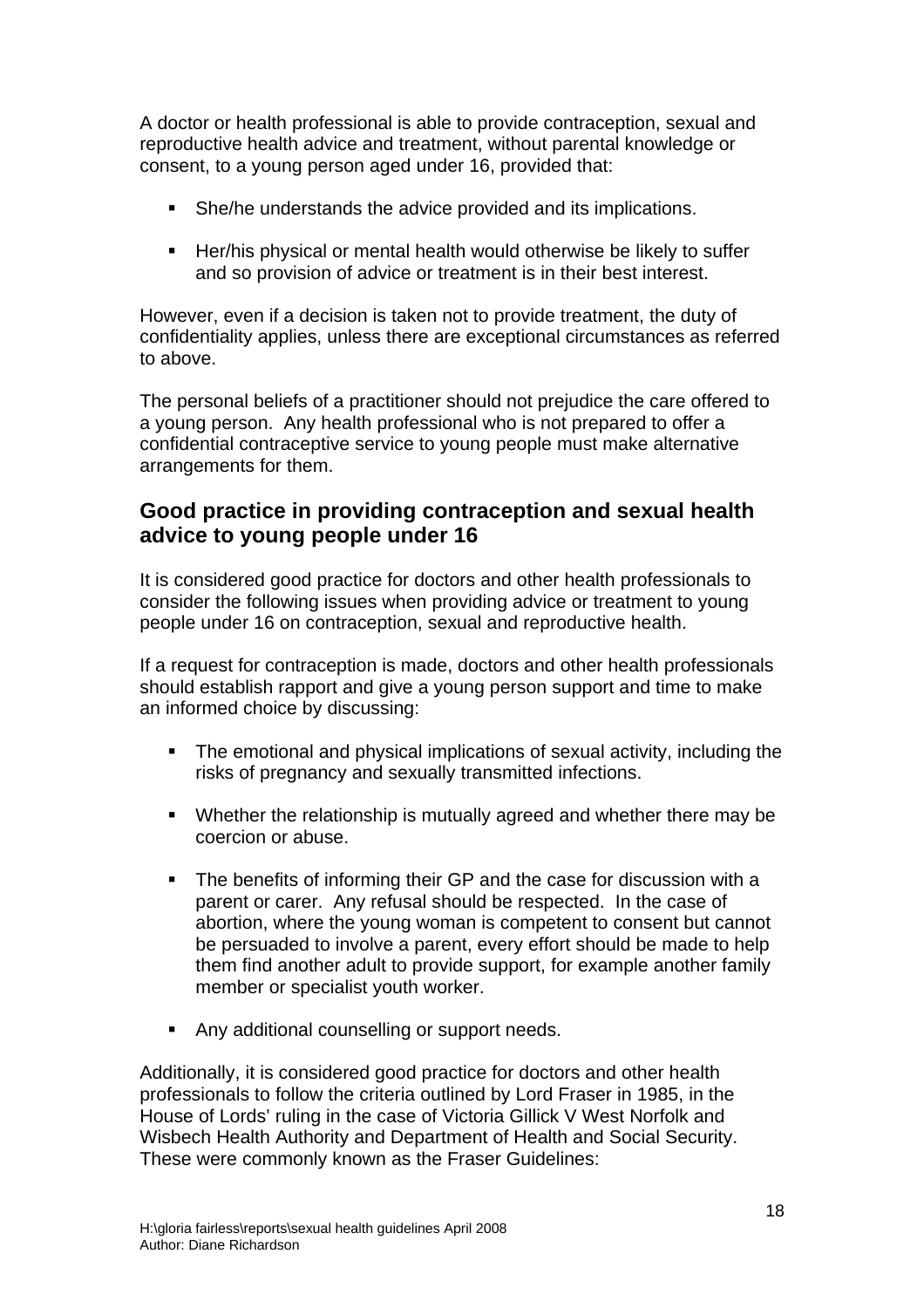- the young person understands the health professional's advice;
- the health professional cannot persuade the young person to inform his or her parents or allow the doctor to inform the parents that he or she is seeking contraceptive advice;
- **the young person is very likely to begin or continue having intercourse** with or without contraceptive treatment;
- unless he or she receives contraceptive advice or treatment, the young person's physical or mental health or both are likely to suffer;
- the young person's best interests require the health professional to give contraceptive advice, treatment or both without parental consent.

#### **Sexual Offences Act 2003**

The Sexual Offences Act 2003 does not affect the ability of health professionals and others working with young people to provide confidential advice or treatment on contraception, sexual and reproductive health to young people under 16.

The Act states that, a person is not guilty of aiding, abetting or counselling a sexual offence against a child where they are acting for the purpose of:

- protecting a child from pregnancy or sexually transmitted infection;
- **•** protecting the physical safety of a child;
- **•** promoting child's emotional well-being by the giving of advice.

In all cases, the person must not be causing or encouraging the commission of an offence or a child's participation in it. Nor must the person be acting for the purpose of obtaining sexual gratification.

This exception, in statute, covers not only health professionals, but anyone who acts to protect a child, for example teachers, Connexions Personal Advisers, youth workers, social care practitioners and parents.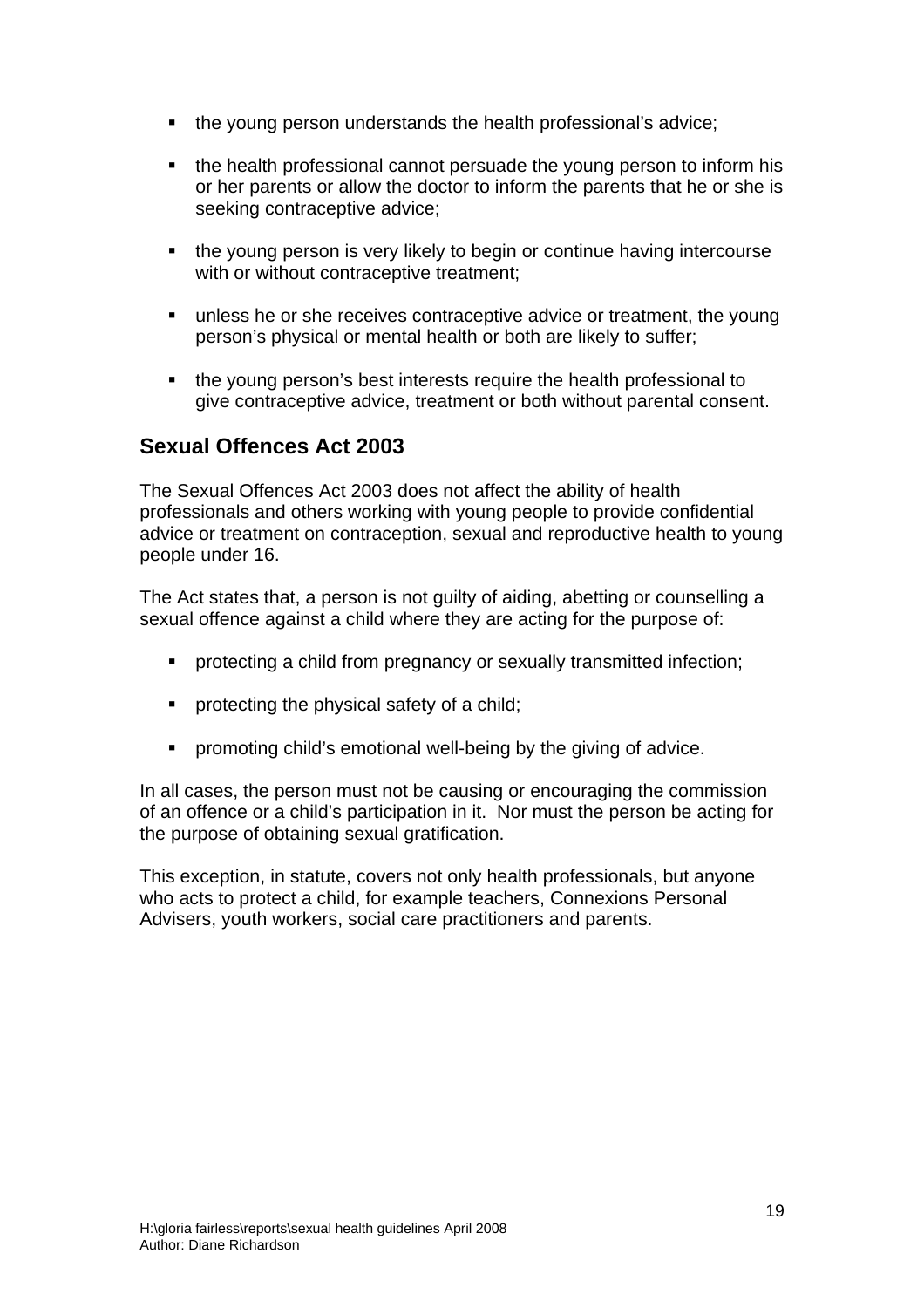## **Appendix 4**

### **Guidance Notes to Accompany the Flow Chart for Professionals Working with Sexually Active Under 13's**

**This Note, the Flow Chart and Issues for Consideration are one aspect of a wider Protocol for working with Sexually Active Young People.** 

#### **Introduction**

- 1. This process applies to any contact with a health professional, with someone who is sexually active and under 13, **including** requests in non-NHS settings for emergency contraception; Chlamydia screening or repeat issuing of condoms. It does not apply to condom distribution campaigns where there is no one-to-one consultation, nor does it apply to the sale of condoms.
- 2. The Flow Chart and Issues for Consideration have been put together by a multi-disciplinary group from County Durham and Darlington. The Flow Chart is aimed at providing staff with guidance on how contact with sexually active under 13s should be managed. Its use MUST be in conjunction with local Child Protection procedures.
- 3. In designing the flow chart, at the centre of our contact with the young person is their health and well-being. We have a duty to ensure that we work together to minimise risks to potentially vulnerable young people and in so doing, we must respect an individual's legal rights to privacy and confidentiality.

#### **4. The 'issues for consideration' would be relevant to any young person.**

5. The decision making process must consider the relationship between the professional and the young person, and seek to build trust as far as possible. The amount of information that will be forthcoming will vary from one setting to another, and will be affected by whether the professional has any prior knowledge of the young person. Therefore, for example a professional seeing the young person as a one-off consultation may only gain some of the answers to the questions or prompts the guidance proposes. As a result, the threshold for discussions with designated staff, Children & Young People's Services/ Children's Services or the police, may be lower than for a GP who is more confident they will see the young person again.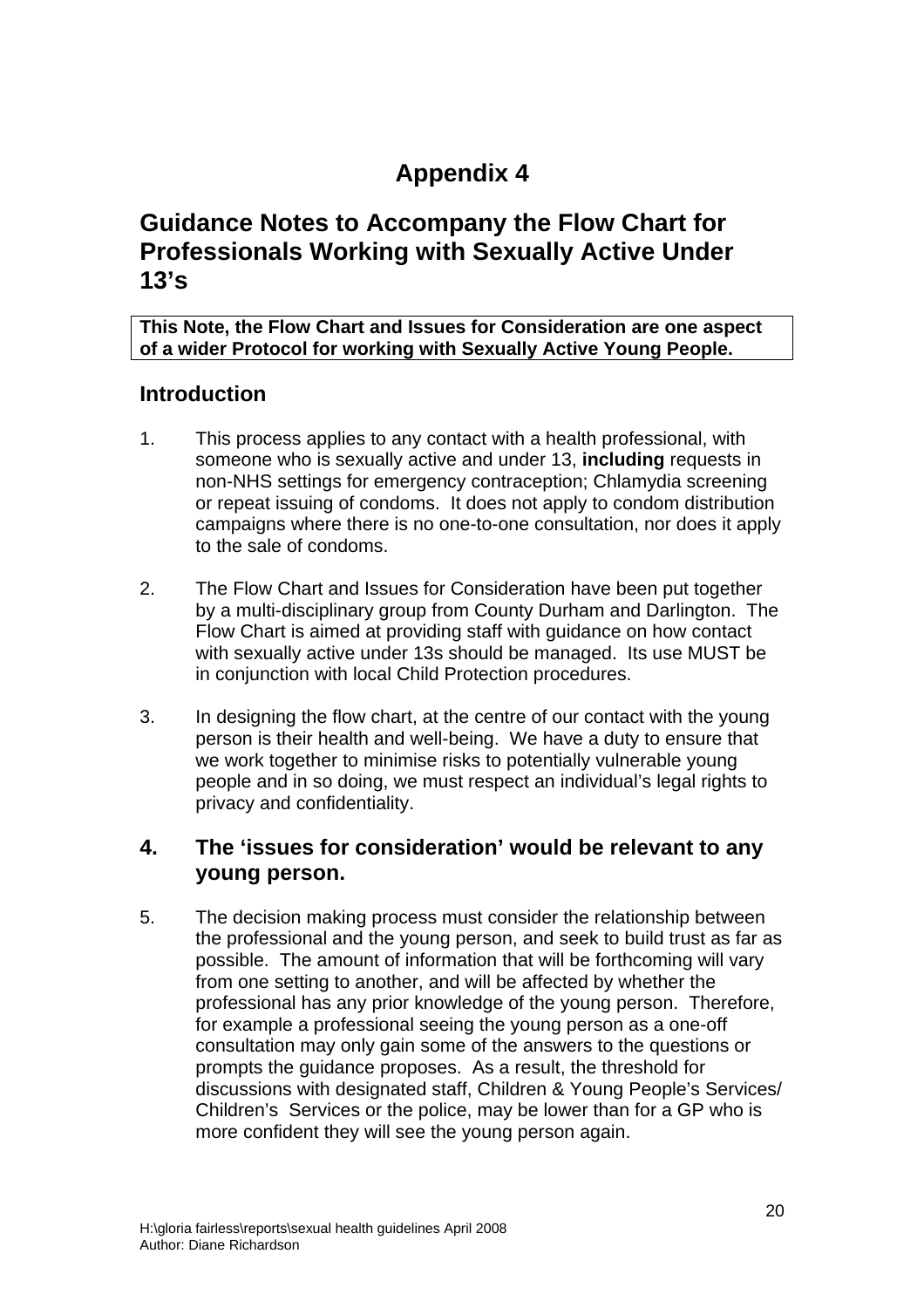- 6. Some of the answers to these questions may be gained over the course of several consultations. It is up to the professional to use their judgement as to how much information they can seek each time.
- 7. Where a professional worker expects to discuss a case with Senior Nurse/Named Nurse Child Protection, or to have an informal conversation outside the NHS thus breaching confidentiality, then this should be done in consultation with the young person, **except** where the professional believes it is not in their best interests to be informed.
- 8. Where a serious crime is suspected, advice should be sought from the police at the earliest opportunity to safeguard the child and minimise the risk of any evidence, such as e-mails or pictures, being destroyed before they can begin their investigation. All staff must be aware that the police must formally record contact made by an agency. An incident will be recorded as a crime where on the balance of probability an offence defined by law has been committed and there is not evidence to the contrary.
- 9. Any referral or potential referral should be discussed in the first instance with the young person. The professional making the referral then has a **Duty of Care** to the individual to secure their physical and mental well-being and offer support during that time.
- 10. In law, children under 13 are deemed to be unable to give informed consent to sexual activity, so professionals working with such children need to ensure that they have taken all reasonable steps to protect the child's welfare and prevent them from harm, and that they have operated within this guidance.
- 11. The degree of [Fraser] competence of a young person needs to be assessed on an individual basis and documented. This will vary with age, maturity and with the implications of the treatment or advice they are seeking. Young people under sixteen who are Fraser competent can consent to treatment. A child or young person can say they wish to withhold consent to their information being shared with another agency. A professional, however, may override this if they are of the firm view that not to do so may jeopardise the safety and welfare of the child or young person.
- 12. Where the young person is under 13 years of age, an assessment must be undertaken as to risk, and advice or guidance obtained from the Senior Nurse/Named Nurse Child Protection. The actions taken by the professional **MUST BE RECORDED** and the rationale for these actions clearly given.
- 13. **Throughout the process it will be important to remember the perpetrator of abuse might be: the patient; male or female; of the same sex; in a caring role for the individual. Similarly not all**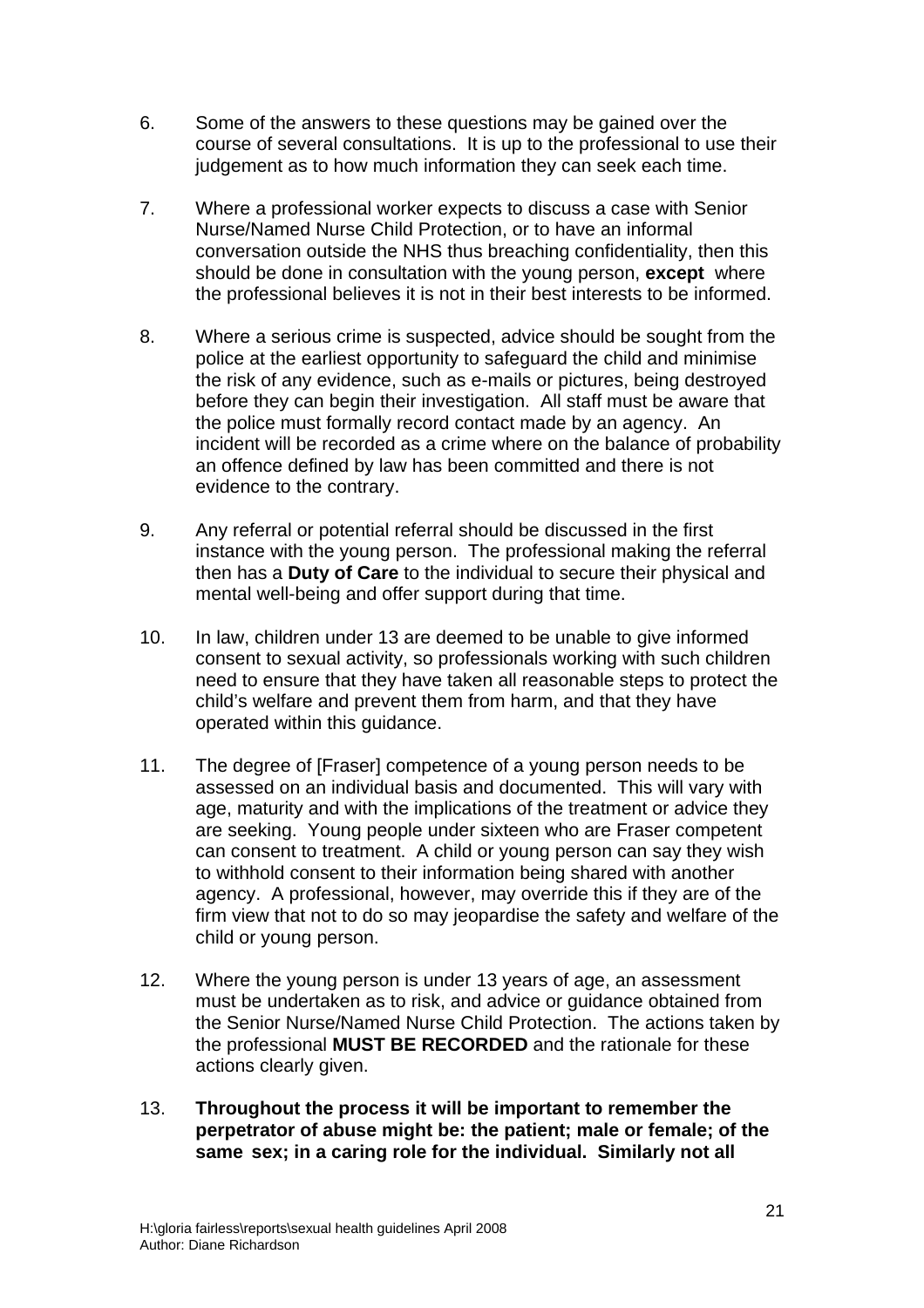#### **abuse is recognised as such by the victim at the time, and this is notably the case where a young person is being groomed.**

- 15. Each professional must recognise that they only hold some pieces of the "jigsaw". For example, health professionals would not routinely have access to the Sex Offenders register, or to wider multi-agency intelligence about a young person, their partner, or their family, without making a referral.
- 16. It is important to recognise that any information passed to Children & Young People's Services/ Children's Services, even in confidence, can be released by a Court Order by a judge in the Family Court. The same does not apply to the Police, who are entitled to withhold information under Public Interest Immunity. This should be considered when disclosing any information that could later put a patient or informant at risk.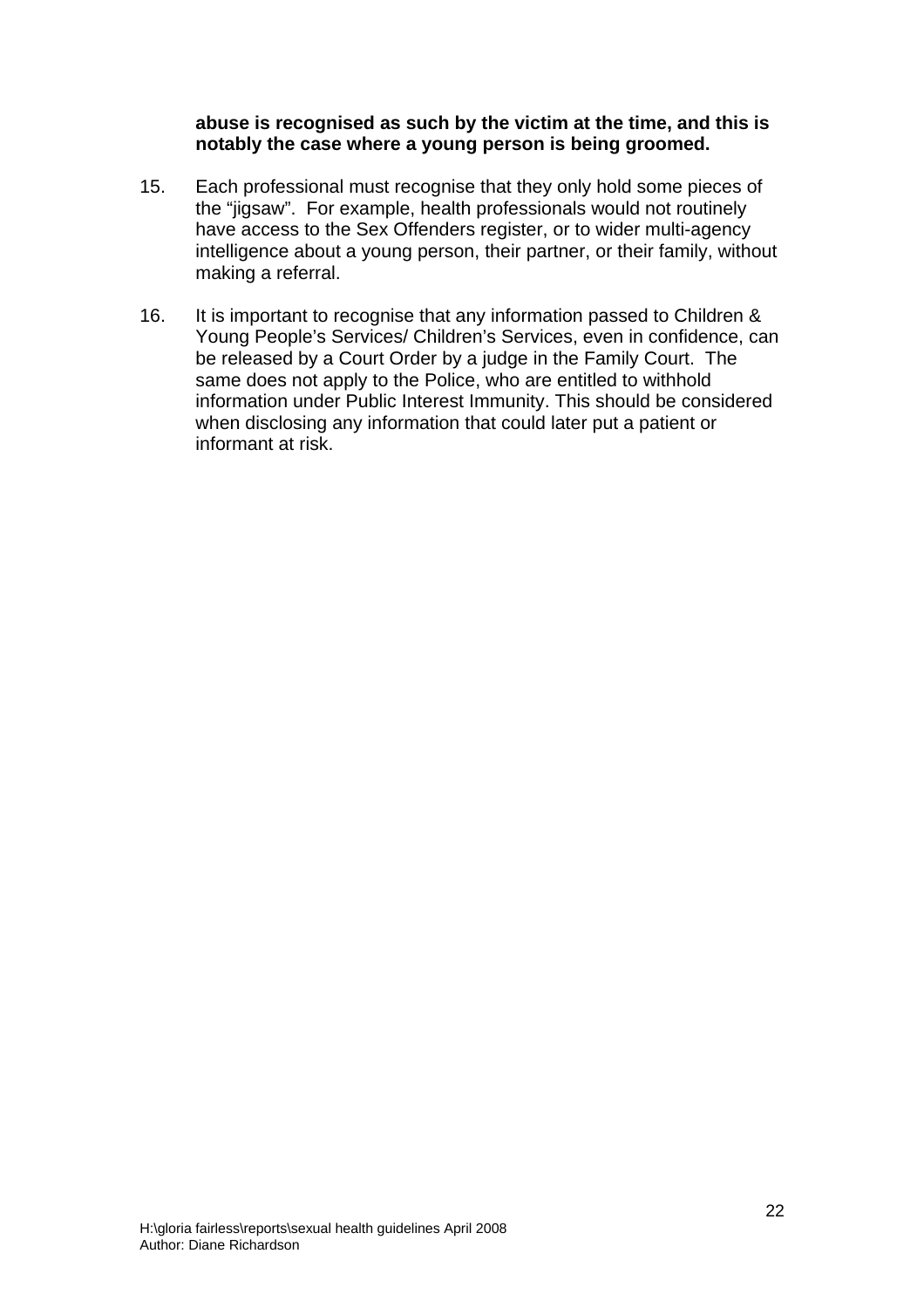#### **GUIDANCE FOR ALL HEALTH STAFF WORKING WITH YOUNG PEOPLE UNDER 13 YEARS SEEKING SEXUAL HEALTH ADVICE**



<sup>\*</sup> SNCP = Senior / Named Nurse Child Protection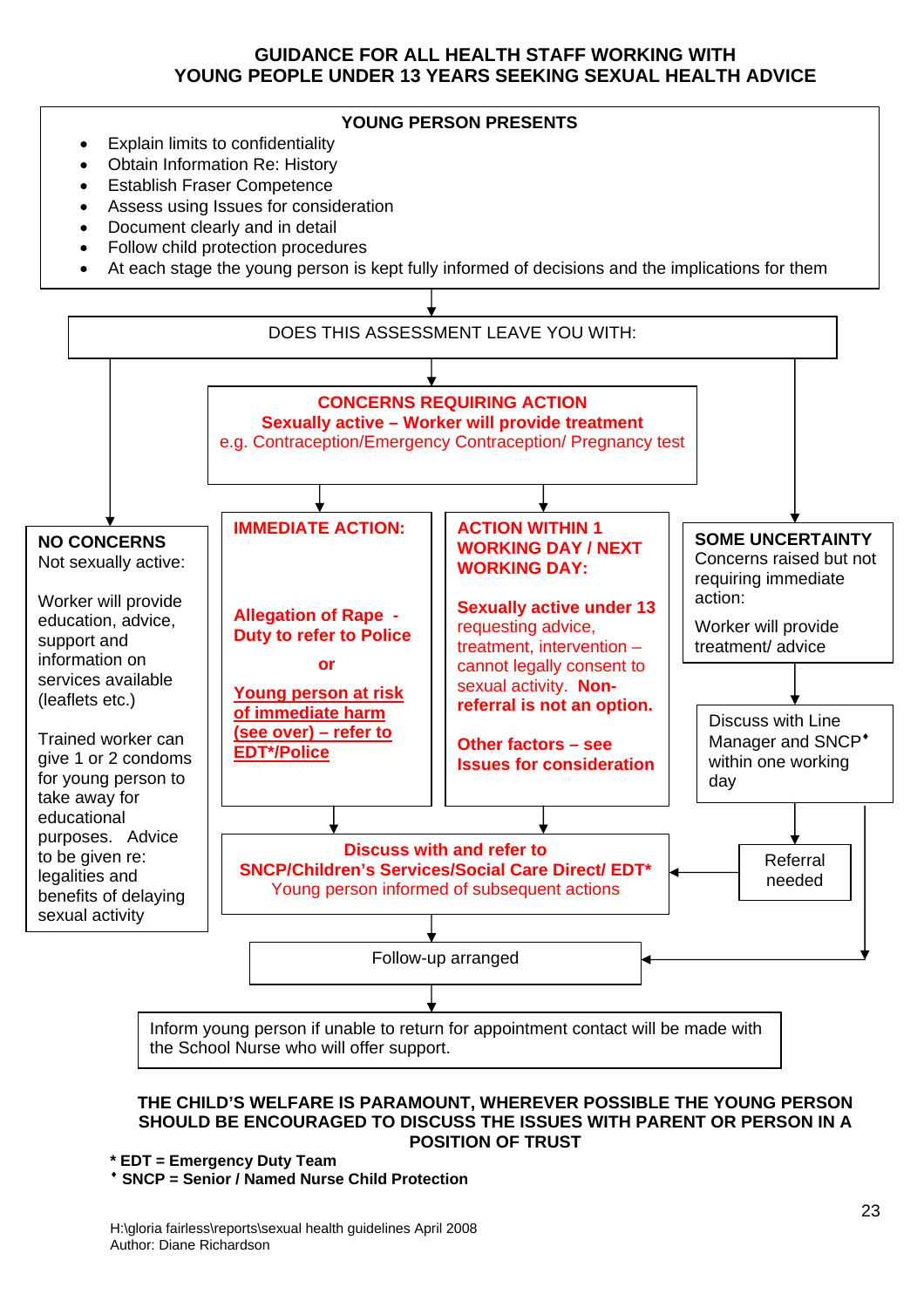#### **ADDITIONAL ISSUES TO CONSIDER FOR YOUNG PEOPLE 13-16 SEEKING ADVICE ON SEXUAL RELATIONSHIPS**

**To reach a decision re: taking action and sharing information, the following should be considered: Children under 13 years are not able in law to consent to sexual activity.** 

- **Age:** the greater the age difference between the young person and their partner, the more likely it is that the behaviour is abusive. (While chronological age is significant, young people mature at different rates. The respective level of cognitive, emotional and social development should also be considered).
- **Power Imbalances:** This could involve physical size, strength, level of awareness or assertiveness, peer group status or development.
- **Ability to Consent:** Whether both young persons truly understand the activity she/he is involved in and is able to give informed consent. Compliance is not the same as consent. Workers need to be mindful of the presence of a communication difficulty and the ability to understand and therefore consent.
- **Use of Coercion, Bribery or Other Inducement.**
- **Use of Substance or Dis-inhibitor:** where use of a substance places a young person at risk.
- **Presence of a Learning Disability:** If one partner has a learning disability, extra care should be taken to ensure that that partner is not being exploited.
- **Secrecy:** Young person attempts to secure secrecy beyond the normal desire for privacy.
- **Perception of Activity:** Does the young person deny, minimise or accept concerns. If the young person perceives the activity as abusive, it should be considered abusive.
- **Grooming Behaviour:** Presence of any elements of this towards the young person in this relationship**.**
- **Other Sexual Partners:** has one partner had a series of relationships suggesting they are exploitative or vulnerable to exploitation?
- **Prostitution:** Is there any suggestion that any person involved is being exploited in? If so reference should be made to Safeguarding Children Involved in Prostitution (2000).
- **Sexually Transmitted Infections:** Is there any indication that either party has knowingly or recklessly put partners at risk of contracting?
- **Incest:** Are the young people related?
- **Living Circumstances:** eg living away from home? Is there an appropriate adult carer?
- **Family history:** Is there a history of sexual behaviour involving children and sex offences?
- **Presentation:** General presentation of the young person.
- **Rape under 18years:** a referral should be made to the Police.

In all contacts, the facts obtained, decisions made and actions taken MUST be clearly documented.

Staff should ALWAYS refer for guidance to NHS Safeguarding Children Procedures and Related Guidance and Durham Local Safeguarding Children Board/Darlington Safeguarding Children Board Child Protection Procedures.

**Please contact the Named Nurse/Named GP about any uncertainties or issues you may have.** 

**Reference** *Working Together to Safeguard Children, A guide to inter-agency working to safeguard and promote the welfare of children. 2006.*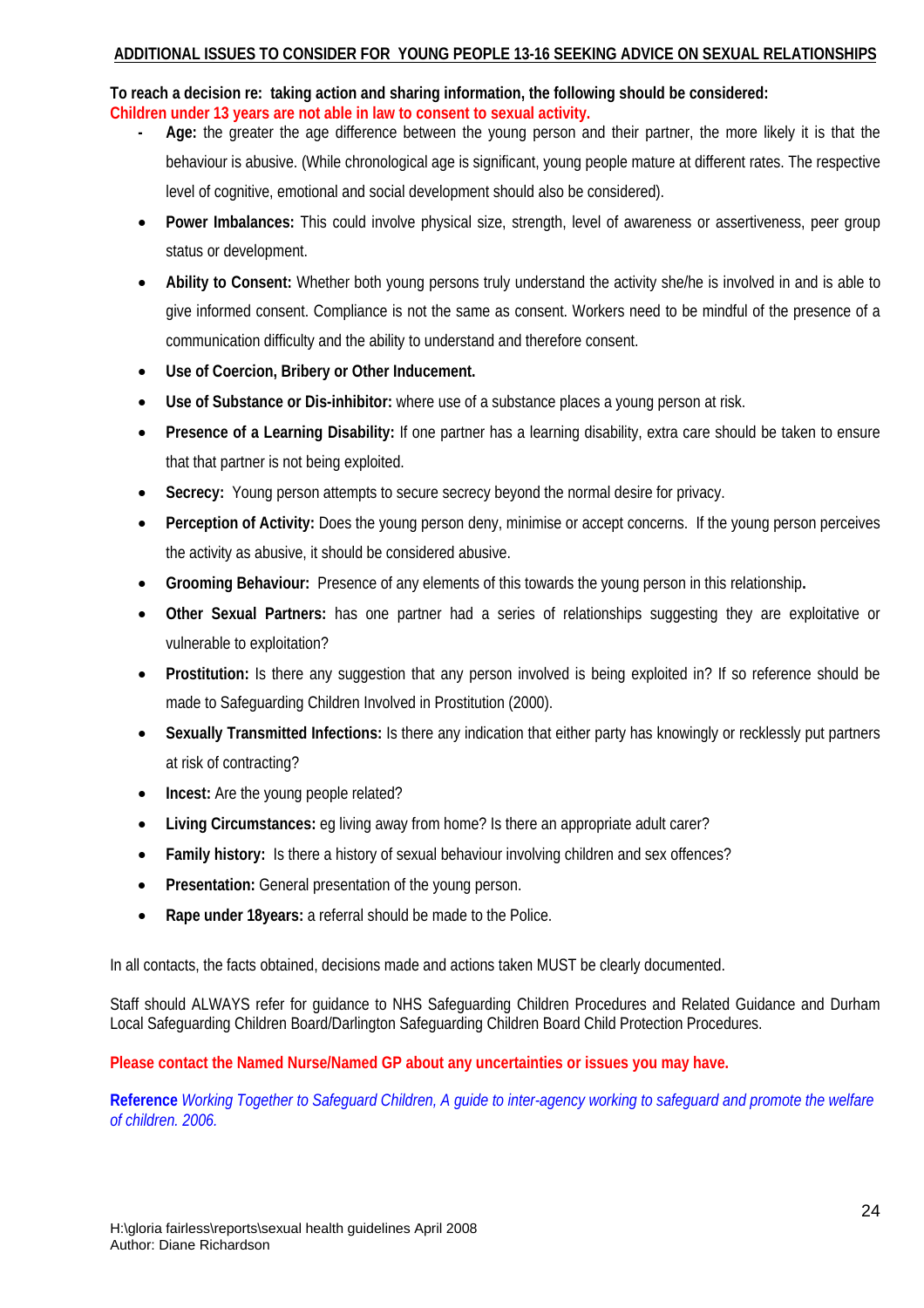### **References**

Department for Education and Skills Teenage Pregnancy Unit (2004) *Enabling young people to access contraceptive and sexual health information and advice: Legal and Policy Framework for Social Workers, Foster Carers and other Social Care Practitioners.* 

Department of Health (July 2004) *Best practice guidance for doctors and health professionals on the provision of advice and treatment to young people under 16 on contraception, sexual and reproductive health.* 

Department of Health, Home Office, Office of the Deputy Prime Minister, Lord Chancellor, Department of Education and Skills (2003) *What to do if you are worried a child is being abused.* London: Department of Health.

Department of Health, Home Office, Department for Education and Employment (2000) *Safeguarding Children Involved in Prostitution.* London: Department of Health.

Grosz, S (2005) *Working with Sexually Active Young People under the age of 18: Pan London and Sheffield Protocol Compatibility with the European Convention on Human Rights.* Stephen Grosz, London: Bindman & Partners.

Local Authority Social Services Letter LASSL (21 August 2004) *Handling Allegations of sexual offences against children.* 

Home Office Circular 16/2005 *Guidance on offences against children.* 

General Medical Council (2004) *Confidentiality: protecting and providing information* London: General Medical Council.

Nursing and Midwifery Council (2002) *Code of professional conduct.* London: Nursing & Midwifery Council.

Wellings, K; Nanchahal, K., Macdowall, W., McManus, S., Erens, R., et al. (2001) *Sexual Behaviour in Britain: early heterosexual experience*. Lancet 358: 1843-50.

#### **Training Resource:**

An example of an effective training resource is

*'Confidentiality and young people: improving teenager's uptake of sexual and other health advice'.* This publication is endorsed by the Royal College of General Practitioners, the British Medical Association, the Royal College of Nursing and the Medical Defence Union.

Copies can be obtained from Department of Health, PO Box 777, London SE16XH.

#### **Further Information Available From**

Home Office: [www.homeoffice.gov.uk/sexualoffences/legislation/act.html](http://www.homeoffice.gov.uk/sexualoffences/legislation/act.html)

Teenage Pregnancy Unit: [www.teenagepregnancyunit.gov.uk](http://www.teenagepregnancyunit.gov.uk/)